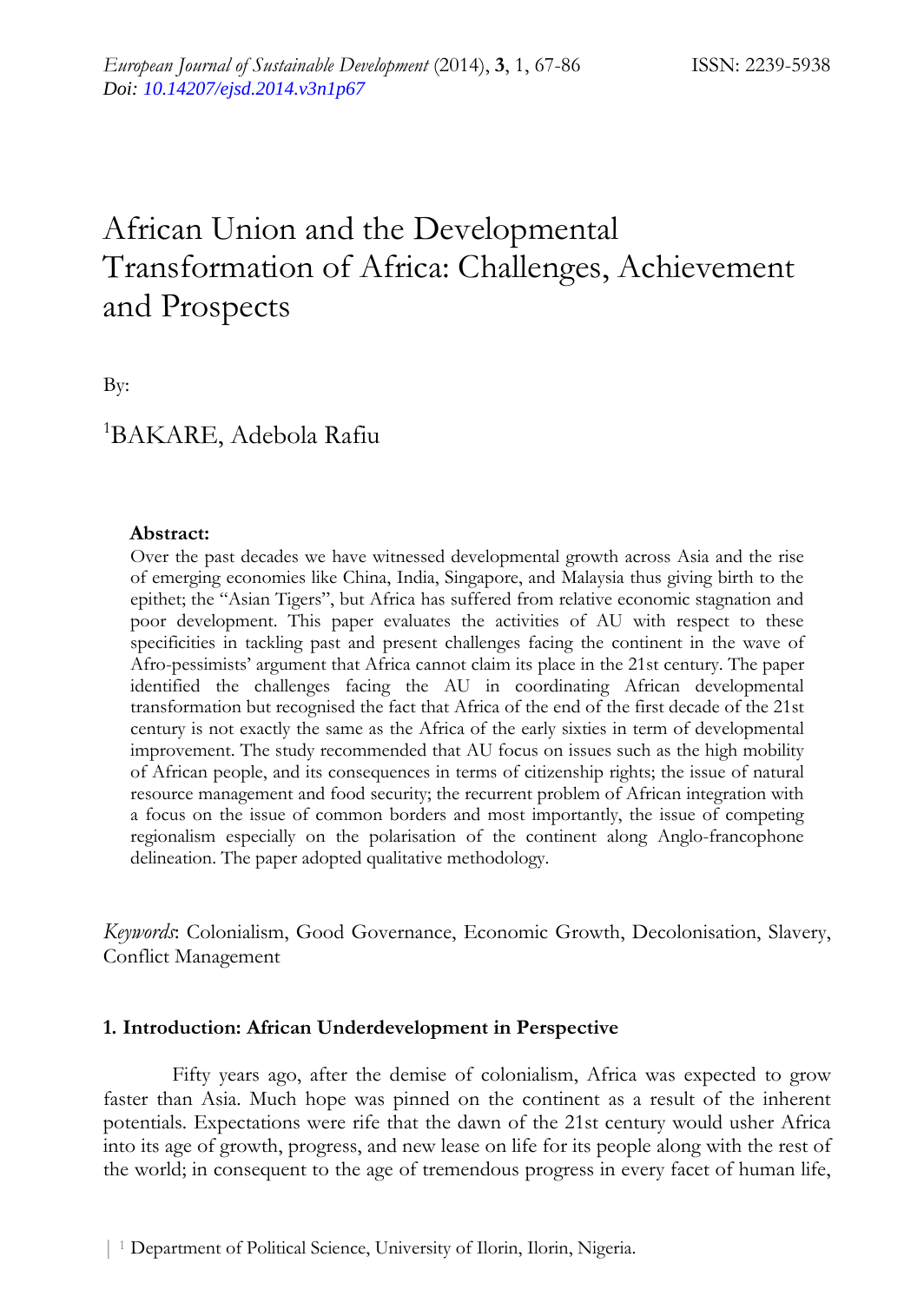as evident in technological advancements, the volume of international trade and commerce, global travel and communications, increased opportunities for vast populations in the world as ushered by the end of the Cold War (Olowu, 2004:1).

In recognition of this, African leaders met to kick-start the developmental cause and formed Organization of African Unity (OAU) in 1963. The African super-national organisation later metamorphosed to African Union (AU) in July 2002 following the adoption of 53 African leaders (i.e. all African nations except Morocco) on the ground that the former had been marked by a largely unsatisfactory record. The newly formed AU was modelled after the European archetype (Klingebiel, 2005:2), the European Union, with a more promising prospect of transforming Africa to a more developed continent that can rival with other developed continent most especially the arch rival Asia that is developing day in-day out.

Yet, over the past decades, we have witnessed economic growth and increasing wealth across Asia to the extent that countries such as Japan, China, South Korea, Taiwan, India, Singapore, and Malaysia transformed in a jiffy. Thus, pave way to the birth of a new epithet "Asian Tigers", while much of Sub-Saharan Africa has suffered from relative economic stagnation and poor development characterised by our diversity and historical trajectories. The questions thus arise: *When should we expect to hear the emergence of our own epithetical adjective of African Lions? Why does economic development not translate into human development and reduction of poverty? Is the current African growth- as espouse in this papersustainable?* These among others are the fundamental questions needed to be answered.

Despite the endowed rich diverse renewable and non-renewable natural resources, Africans remain 'poor'. This led to the unmistakable consensus among scholars, intergovernmental organizations and international institutions that Africa had become a matter of emergency that demanded urgent attention, if the Afro-pessimists' argument that 'Africa cannot claim its place in the 21st century' should be discountenance.

According to Glantz (1991), pinning the obstacle to African development to one factor would probably be erroneous but the problems hindering the continent's developmental efforts can be categorised under: Coups, Corruption, Conflict and Climate. On a general note, Africa's underdevelopment is said to be a product of the interplay of external and domestic factors including slavery and colonialism, economic mismanagement, illconceived structural adjustment policies, inter-state and intra-state conflicts, failed regionalism, unfair trade terms, foreign debt, aid dependence, poor governance, weak states, and institutional decay (Mills and Jean-Pierre, 2011: 97). Thomson (2000:7) earlier argued that the external and domestic factors are also consequence of the legacies of history impacting on the present. He argued that there are lines of continuity that run from the pre-colonial period, through the colonial era, right into the modern age.

Be it as it may, the developmental challenges facing the continent include but not limited to: Possible spread of Arab Spring uprisings to Sub-Sahara Africa, diversification and integration into the global economy, income inequalities, hunger and poverty, restricted movement of people, goods and services, troika of African institutions, contingency plan for malaise in the West (Akukwe, 2012), systemic corruption, dearth of infrastructural facilities, leadership and followership problems, increasingly complex neoliberal globalization, changes in intercultural relations at the global level, the ICTs revolution, the evolution of gender and intergenerational relations, the evolution of spirituality and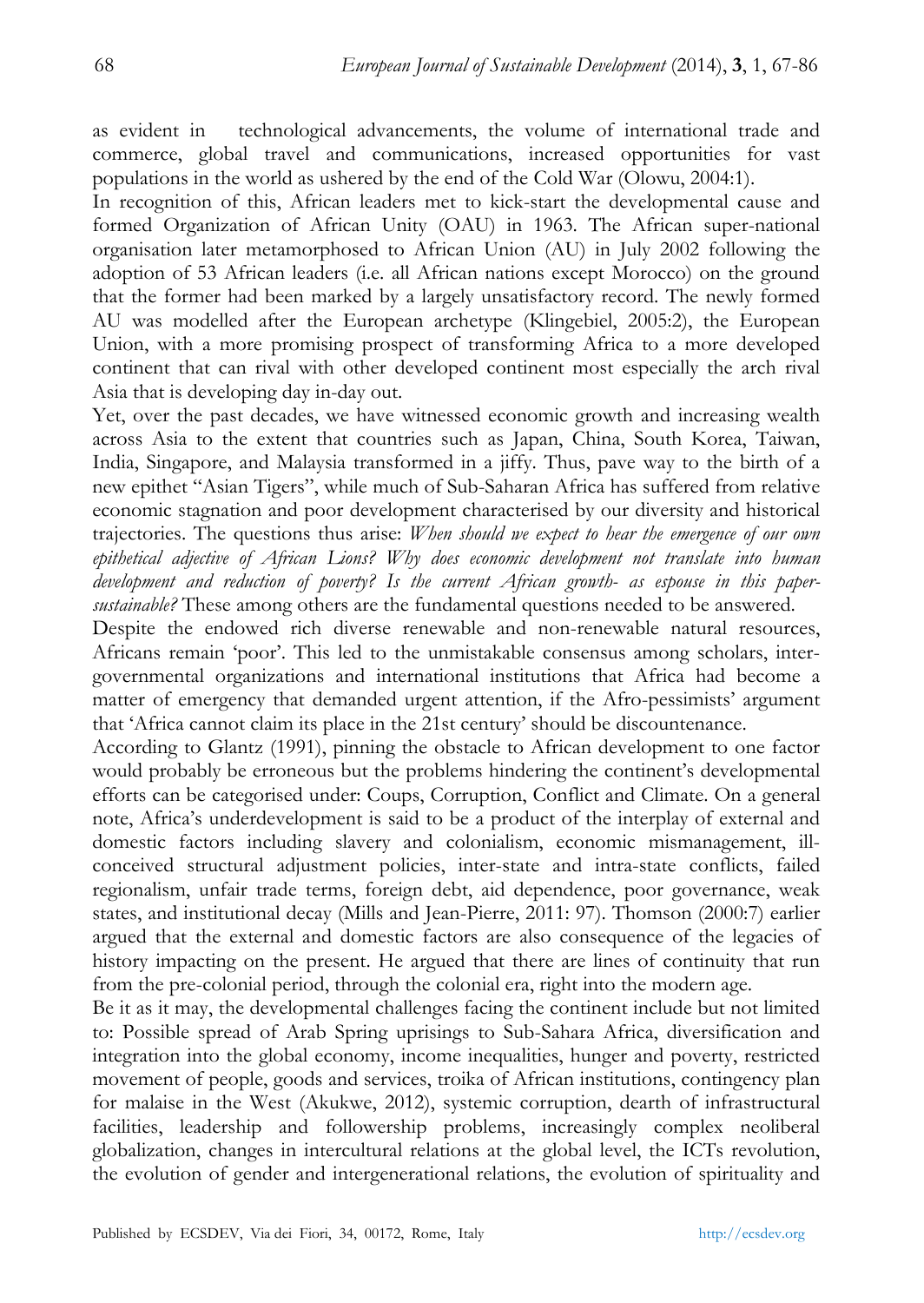of the status and the role of religion in modern societies, the emergence of a multi-polar world and the phenomenon of emerging Asian powers and the issue of competing regionalism.

One of the most daunting problems hindering the effort of African Union in integrating the continent towards developmental transformation in line with its motto: *"a United and Strong Africa"* (see AU website: http://www.ea.au.int) is the issue of ethnic divisions which was caused chiefly by Slavery. Nunn (2007:1) attested to this fact when he asserted that 'the largest numbers of slaves were taken from areas that were the most underdeveloped politically at the end of the 19th century and are the most ethnically fragmented today'. The emergence of colonialism added salt to injury through the imposition of arbitrary boundaries on Africa by colonial powers at the Berlin Conference of 1885 where Africa was partitioned with complete disregard for existing societal and geographic boundaries. Consequently, this disadvantaged many countries by disrupting established indigenous communication and trade linkages, creating an abnormally large number of landlocked states, and leaving various countries (such as Niger) without natural resources (Sachs, 2005). Throughout the colonial era, Africa witnessed nothing but political subjugation, economic distortion and human and natural resources exploitation, cultural suppression, ideological domination, and technological stagnation; which led to the underdevelopment of the continent.

During the decolonisation period, the colonialists handed over power to their cronies who ruled in their (European powers') interest to ensure Africa remain a dumping ground for their finished goods and source of raw materials and cheap labour. It is arguable that the consciousness of some leaders such as Kwame Nkurumah, Julius Nyerere among others to deviate from the laid down path of the colonial powers through the pursuit of Afrocentric development strategies also undermine African development (an argument which I personally do not subscribe to). Luiz (2006) opined that the pursuit by most post-independence African ruling elites of Afrocentric development strategies, based on Marxist principles and rejection of Western capitalism, was very costly. He argued that Africa turned inward and isolationist at a time when much of the world embraced open and outward-oriented economic policies, which eventually led to some dubious policy decisions that, together with a lack of institutional capabilities, undermined growth and created an unattractive business environment. Luiz's argument was corroborated by earlier observation that Ghana and South Korea had an almost equal per capita income of US\$490 and US\$491 respectively in 1957. However, by 1980, Ghana's per capita income had fallen to US\$400 while South Korea's had increased to over US\$2000 (Werlin, 1994).

On a contrary argument, the underdevelopment of the continent came about as a result of Africa's experience of the establishment of a whole range of regional schemes for political and economic cooperation by the colonialists. This wave of regionalisation occurred for several reasons, some practical, others ideological (Benedikt, 2007:2). Notably, the independence and the concomitant break-up of the colonial federations such as the *Afrique Occidentale Française* (AOF), the *Afrique Equatoriale Française* (AEF), and the Central African Federation had suddenly highlighted the negative consequences of the extreme segmentation and the intrinsically problematic viability of the political divisions and economic circuits inherited from the colonial period (Bach, 1999:3).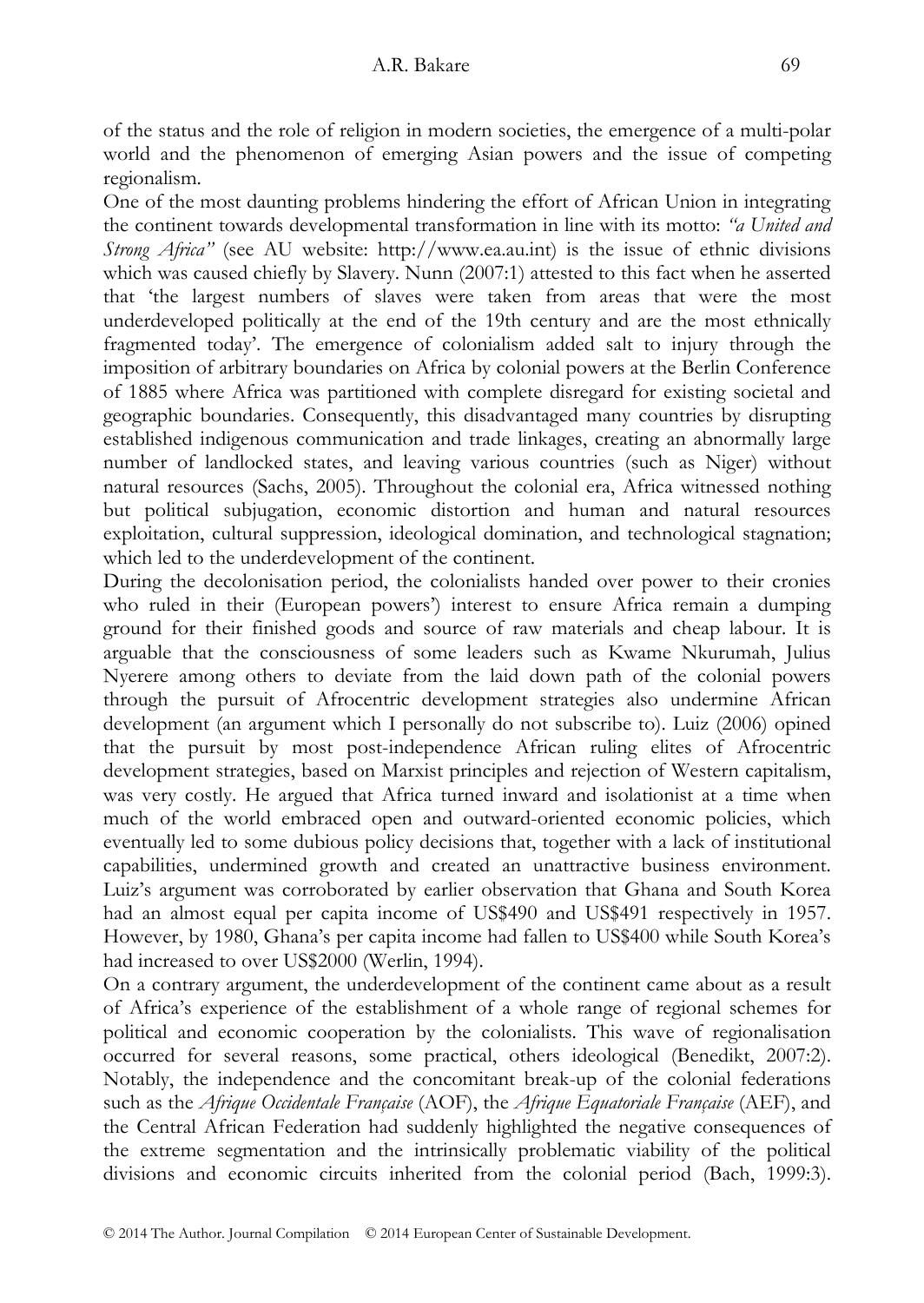Without the binding structures of the colonial administrations, Africa's newly independent states were quickly confronted by economic and political disunity as the colonial powers had concentrated on forging vertical links between their metropoles and their dependent colonies rather than horizontal links (Adedeji, 1984: 231).

The outcome of the misguided economic policies implemented by post-colonial African governments was that African countries were left without a sound industrial base and necessary capital, with an insignificant share of the world market, a heavy dependency on the developed countries, and mounting foreign debts (Ayittey, 2005). Furthermore, numerous decades after African countries gained independence, the terms of their economies' incorporation into the global economy remained largely unchanged: they continued to be locked into the role of traditional commodity exporter and importer of capital goods and technologies, with most economies undiversified and their commodity exports concentrated in a narrow range of products (Mills and Jean-Pierre, 2011: 97). In fact, they had not only consistently discouraged the former colonies (unless it served an imperial purpose), but also amplified the resultant difficulties through what Nkrumah called "by far the greatest wrong which the departing colonialists had ever inflicted on Africa, namely, to leave us divided into economically unviable states which bear no possibility of real development" (Nkurumah, 1973: 282-4). This was simply expressed by the following wordings in Arusha Declaration in the analysis of the truths of the colonial experience in Africa: "We have been oppressed a great deal, we have been exploited a great deal, and we have been disregarded a great deal" (cited in Rodney, 1972: 227)

 It is worthy to note that this exploitation still continues till date under the context of neo-colonialism. The desire to mitigate this wrong, to combat the ongoing exploitation of the continent's resources and to achieve some sort of economic and political viability was one of the main motivations for the African states to begin regional cooperation. This necessitated the formation of the Organization of African Unity (OAU) in 1963. However, it should be noted that not all governments (and resistant movements) of the continent subscribed to the underlying idea of African oneness. It is premised on this that it is hardly surprising that Africa's decolonisation was accompanied by a proliferation of intergovernmental organisations, federations, unions, and communities some of which were virtually moribund from the beginning while others quickly gained membership and political influence (Benedikt, 2007:2) which subsequently bring about the problem of conflicting and competing regionalism in Africa thereby undermining the continent's integration. This led to the uneasy relationship between the African Union (AU) and the continent's sub-regional organisations, as well as the ongoing rivalry between the Economic Community of West African States (ECOWAS) and its various francophone shadows such as the *Communauté Economique de l'Afrique de l'Ouest* (CEAO) or the *Union Economique et Monétaire Ouest Africaine* (UEMOA).

Under the disguise of lending helping hands to a continent grasping from the claw of underdevelopment, ravaged by disintegration and proliferation of regional organisations, a continent lacking private fund to finance infrastructural development, in which the little available are being mismanaged and diverted to Swiss foreign bank account; the international community decided to adopt Aid and Cooperation as a game of keeping Africa under perpetual underdevelopment. The Western powers deliberately introduced Aid, Loan and Cooperation during the decolonisation period as a game of influence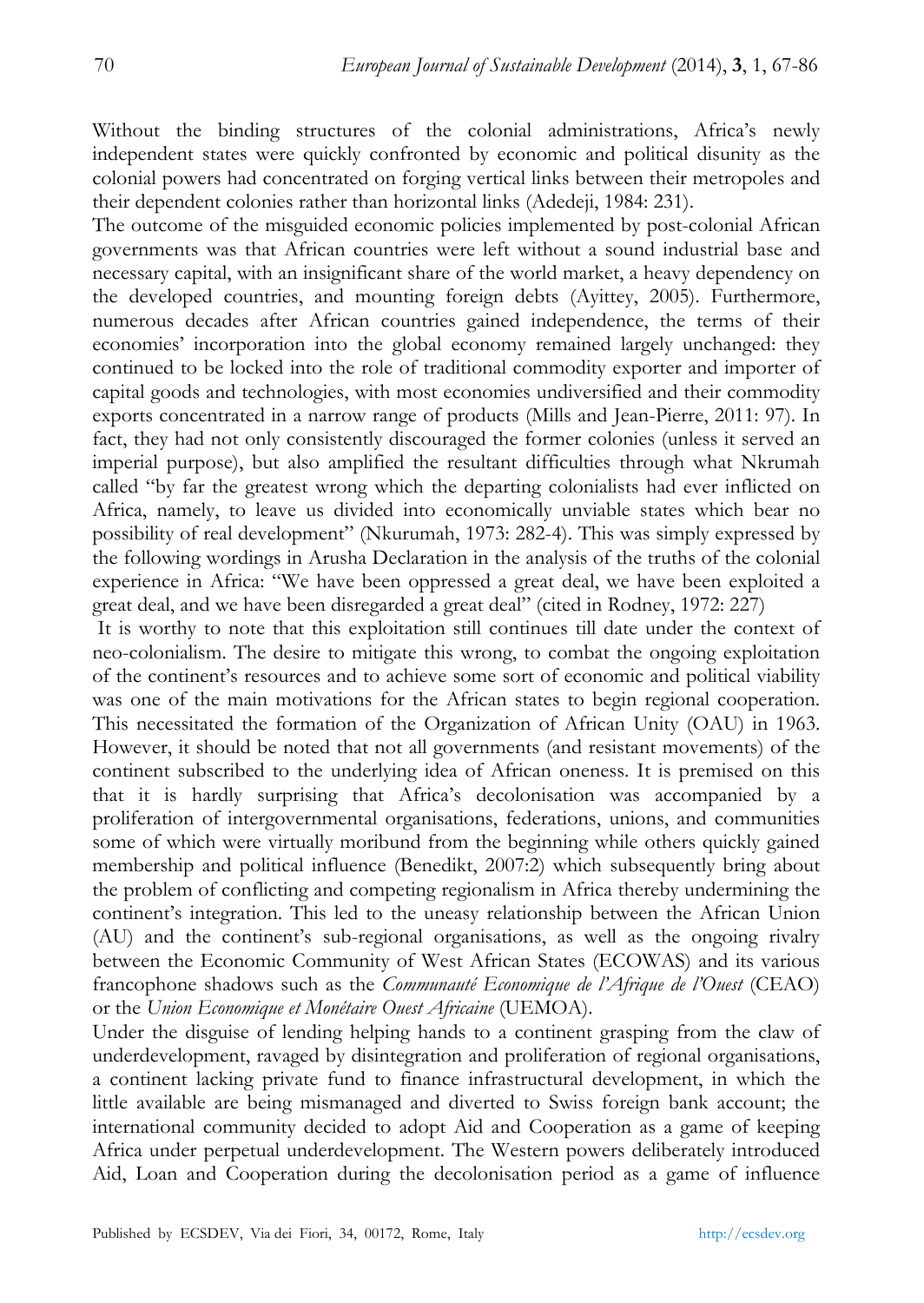played by the powerful States with an asymmetrical relationship. Hugon (2010: 109-10) opined that these Donors provide official development assistance (ODA) for varying reasons: *solidarity* (struggle against poverty, urgent aid), *utilitarianism* (access to natural resources, presence in protected markets), *geostrategic interests* (security, conflict prevention, fight against terrorism, management of migratory or epidemiological risks, seeking a voice in international decisions), *cultural expansion* (defence of language and culture), *bad conscience* (post-colonial guilt, the white man's burden) or even *developmentalism* (reduction of international asymmetry and divergence of trajectories).

Be it as it may, extant studies have proven that Aid-giving and Loans to the continent under whatever reason and event is compounding the continent's predicament which consequently led to the fiscal trap, a consequence of debt overhang, which made important stimulatory expenditure on health care, roads, power grids and ports no longer possible (Sachs, 2005; Mills and Jean-Pierre, 2011; Hugon, 2010; Mbeki, 2009). Much of these Aid and Loans were more often than not diverted, misappropriated and embezzled by African leaders which led Africa to the continent of debt-ridden nations. The Aid game enables the international communities and financial institutions notably World Bank and IMF to determine how African economy is being run through the introduction of several economic reforms aimed at subjugating the continent economically. These includes: currency devaluation, Structural Adjustment Programmes, among others which after their introduction and implementation more often than not left African economy worse-off. For instance, the resultant effect of the failed structural adjustment policies foisted on the debt-ridden African nations by the international financial institutions, are evident in the adverse economic and social consequences, including falling economic output, balance of payments difficulties, as well as rising poverty, foreign debts, falling world prices of primary export products, inequality and unemployment which contributed immensely to Africa's underdevelopment (Guest, 2004; Stiglitz, 2007; Mbeki, 2009; Moyo, 2009; Chabal, 2002).

Another factor responsible for Africa's underdevelopment is the devastating violent conflicts ravaging the continent which have exacted devastating economic and social tolls: destruction of physical and human capital, capital flight, disruption of economic transactions, dependence on commodities, and diversion of state funds from the provision of public services to military expenditure (Luiz, 2006). Almost all countries of the continent are engulfed in conflict. While few such as South Africa, Ghana, Togo, and Republic of Benin among others are presently witnessing relative peace, others like Somalia, Mali, and Nigeria among others are wallowing in the crises of internal insurgencies and Northern Africans are grappling with the escalation of the Arab spring crises. This made people (mostly from the West) see the continent as synonymous to war and violent region of the world. Collier (2007) described the continent as 'conflict trap'.

For more than five decade of independence, politicians and international organizations have failed to reduce poverty. Nor have they been able to help Africa generate growth or build basic infrastructure that can help ease the devastating effect of poverty and hunger. Africans are seen as people suffering in the land of plenty. The level of poverty is not only disturbing the continent but seen as a threat to the world at large as the British Prime Minister in 2001 declared that African poverty is "a scar on the conscience of the world".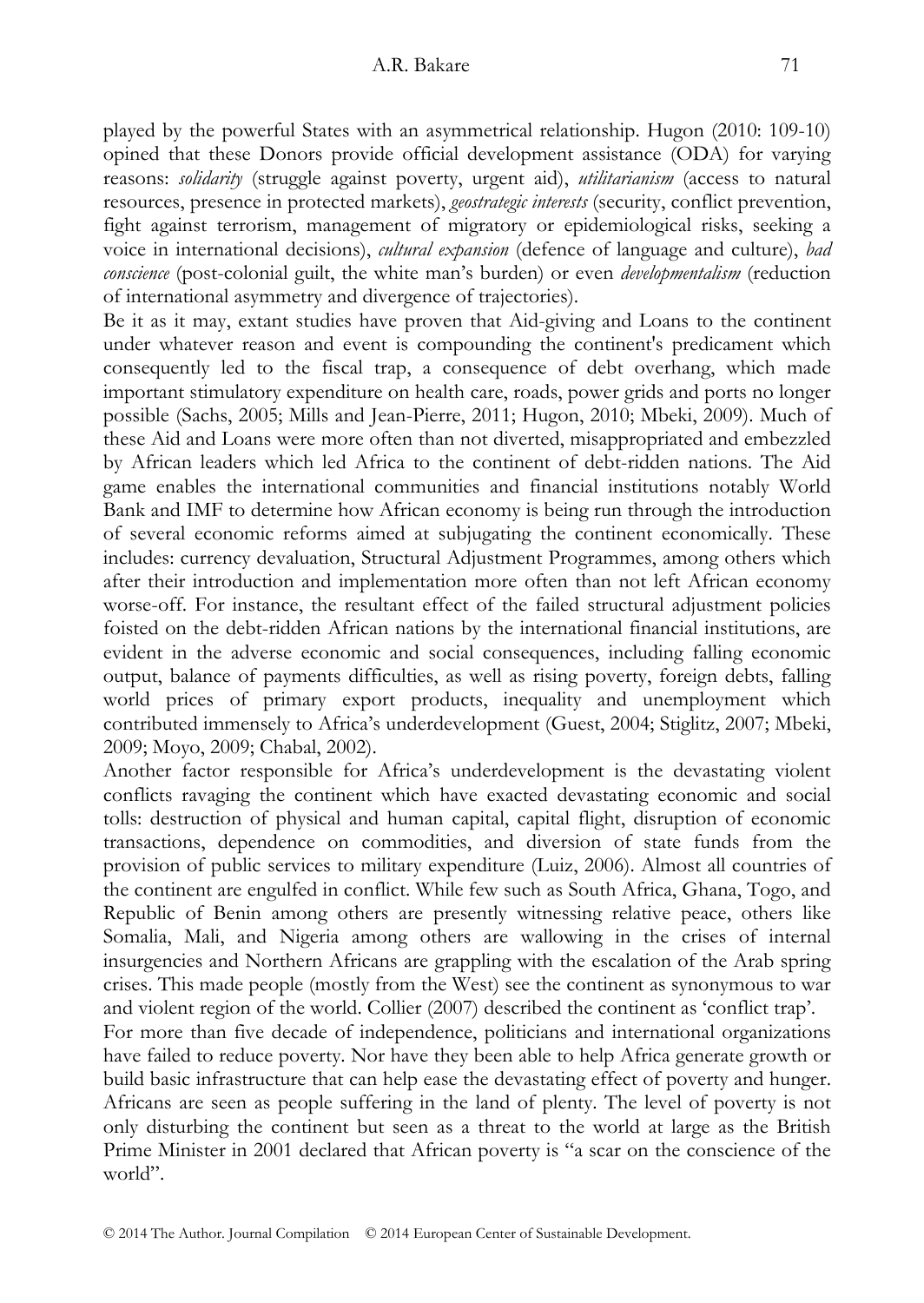It is sad to note that the level of poverty in the continent is been exaggerated and the continent is painted as "death hole" full of nothing but poverty, hunger and death which is not true. It may surprise you to know that Africa is not the poorest continent on earth as some people generally put it. Asia is far poorer than Africa. For example, India, a country in Asia contains more poor people than the entire continent of Africa combined. According to statistics, Asia contains about 60-65% of the world's poor population while Africa on the other hand contains just about 25% (Africaw, 2012). This notwithstanding does not exonerate the continent from the damaging effect of poverty and hunger on the underdevelopment of the continent. The fact that Poverty and hunger in Africa is so endemic can be seen from the statistical analysis of the world poverty level. In 2008, 47% of the population of sub-Saharan Africa lived on \$1.25 a day or less (United Nations, 2012). The UN Food and Agriculture Organization estimates that 239 million people in sub-Saharan Africa were hungry or undernourished in 2010 (its most recent estimate). 925 million people were hungry worldwide. Africa was the continent with the second largest number of hungry people, as Asia and the Pacific had 578 million, principally due to the much larger population of Asia when compared to sub-Saharan Africa. Sub-Saharan Africa actually had the largest proportion of its population undernourished an estimated 30% in 2010, compared to 16% in Asia and the Pacific (Food and Agriculture Organization [FAO], 2010). Thus almost one in three people who live in sub-Saharan Africa were hungry, far higher than any other region of the world, with the exception of South Asia.

Premised on the foregoing background analysis of the context of African underdevelopment, this paper aims to evaluate the activities of AU with respect to these specificities in tackling past and present challenges facing the continent in the wave of argument of Afro-pessimists that Africa cannot claim its place in the 21st century. It is on this note that this paper intend to provides a summary overview of a significant recent series of African Union's developmental and economic transformation policy changes that have the potential to further promote, achieve, and consolidate collective (i.e., multilateral) African responsibilities and objectives. The paper shall raise a number of critical issues (way out) to the above discussed challenges and the available prospects regarding the processes to achieve these developmental changes. The paper does not claim to capture the complexity of development issues in Africa since this is not possible but provides a few snapshots based on the prevailing trajectories and shed light on the challenges ahead, for AU's consideration in the evaluation of its 50th anniversary score card.

#### **2. African Union's Efforts at Developing the Continent: a Review**

After independence, the need to create a super-national institution in Africa was borne out of two main reasons. *First*, African leaders were concerned about various facets of the continent's governance challenges most especially the focus of eliminating the last vestiges of colonialism in order to promote the principle of self-determination and foster the establishment of truly sovereign states, free from all forms of external interference both continentally and globally (Shinkaiye, 2006:3). *Second,* the need to bring about unity among the diversified independence states to foster Afrocentric-driven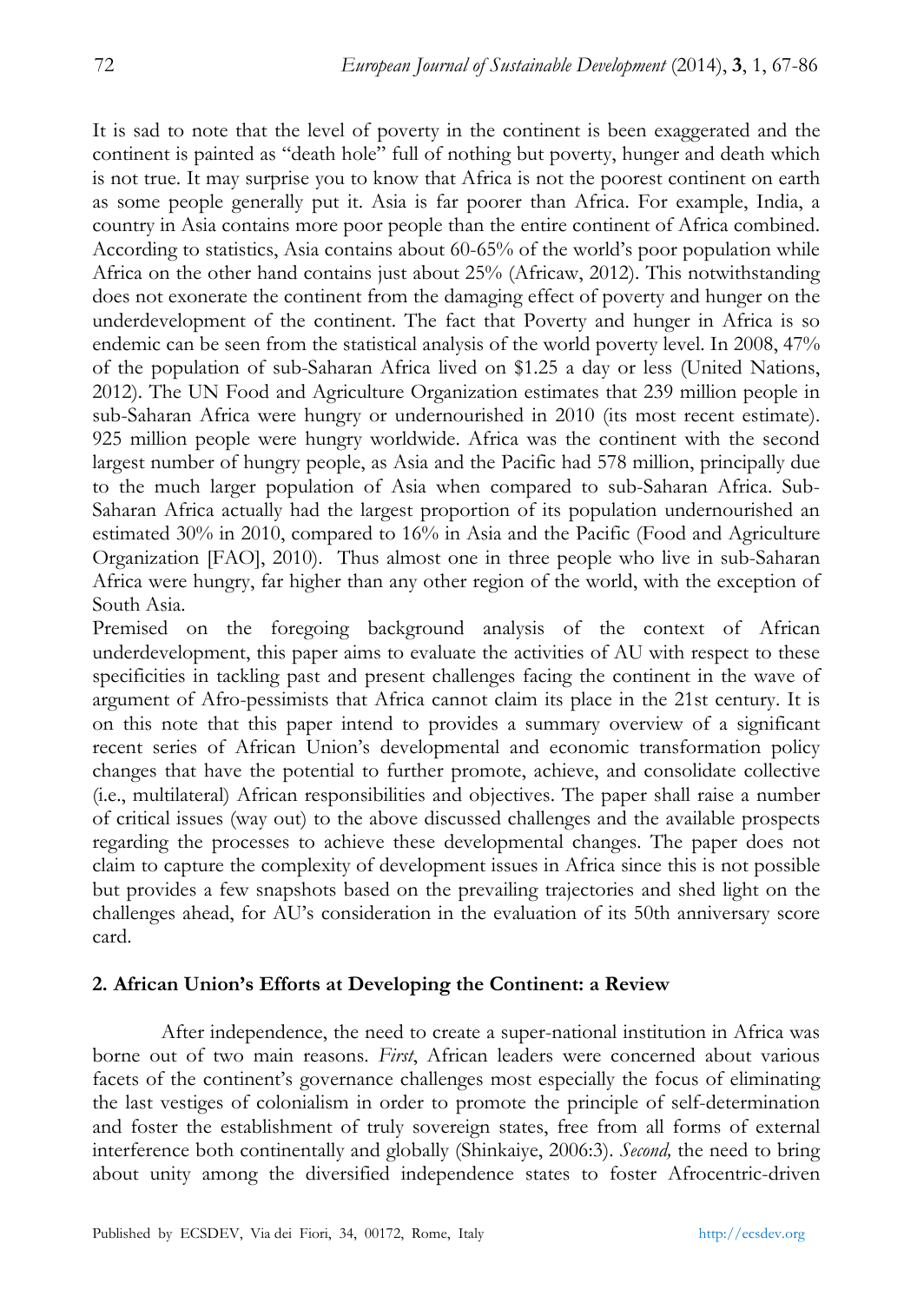development. In the search for the super-national institution that will ensure these objectives, several organizations were created. The first been the Conference of Independent African States (CIAS) in 1958 (Walraven, 1999:95). As more African states achieved independence, further interpretations of Pan-Africanism emerged, including the Pan-African Freedom Movement of Eastern, Central and Southern Africa in 1958, the *Conseil de l'Entente* in 1959, the Union of African States in 1960, the African States of the Casablanca Charter in 1961, the African and Malagasy Union in 1961, and the Organization of Inter-African and Malagasy States in 1962 (Benedikt, 2007:3). Sequence to superiority rivalry that erupted among these organizations on the question of why unity should be sought in the first place, which objectives and interests inter-Africancooperation should serve, and how it should be institutionalised (Walraven, 1999:112), premised on individual states trying to exalt national independence and continental unity at the same time; the Organization of African Unity was later established on May 25, 1963 to serve as the much needed African super-national organization.

The major achievement of OAU was the fact that it celebrated the principles of sovereignty and non-interference in the domestic affairs of its member states (Shinkaiye, 2006:3) in line with its key objective as stated in the Charter. However, it was later criticized for doing nothing to protect the rights and liberties of Africans from their leaders and Critics dubbed it the "Dictators' Club" (BBC, 2002). Seeing OAU to have outlived its objectives in wake of several critics and challenges, the idea of creating the African Union (AU) was revived in the mid-1990s under the leadership of Libyan Head of State, Muammar al-Gaddafi. The Sirte Declaration (named after Sirte, in Libya) was subsequently issued by the heads of state and government of the OAU on September 9, 1999 calling for the establishment of an African Union. The Declaration was followed by the Lome summit in 2000 where the Constitutive Act of the African Union was adopted and Lusaka summit in 2001, when the plan for the implementation of the AU was adopted. Consequently, the AU was established in 2002 with the mandate of fostering good governance, democracy promotion, human right protection; conflict prevention, management and resolution.

While the OAU Charter was preoccupied on sovereignty and non-interference, the AU's Constitutive Act upheld the principle of diminished sovereignty for all its members by acknowledging the right of the Union to intervene in a member state, pursuant to a decision of the Assembly in respect of grave circumstances and the determination to foster continental development (see Article 4 of the AU Constitutive Act). These provisions emphasized that the AU would be bound by common values of democracy, liberty and human freedom, and the continental integration and development shared by the wide spectrum of the international society. It is on this note that we intend to explore the efforts of AU on developmental transformation of the continent in the area of governance, conflict management, health, economic development among others in order to evaluate how viable the Union is to compete with the achievement of its European archetype, the European Union (EU).

## **3. AU and Conflict Management in Africa**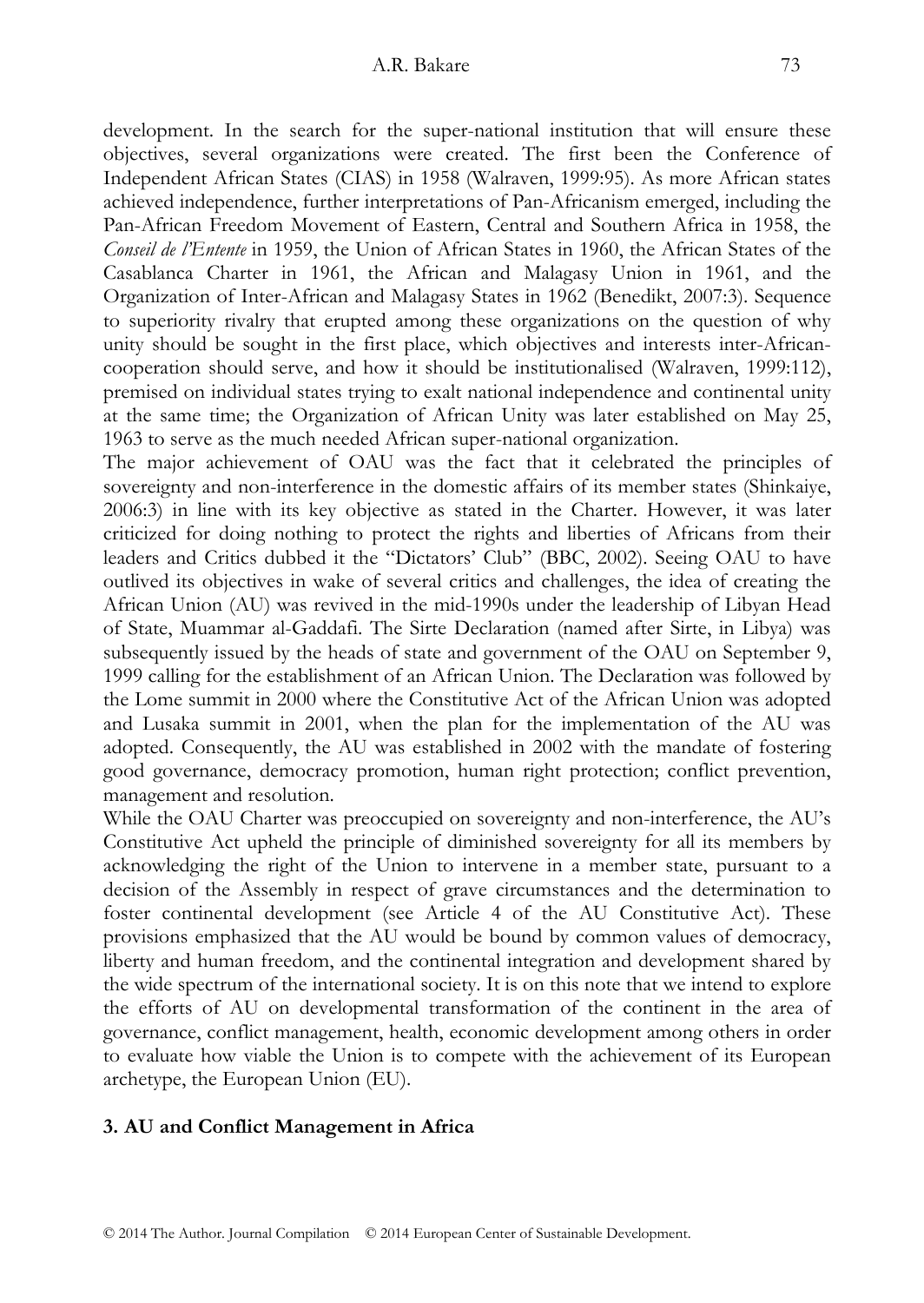It is settled matter in literature that a nation ravaged by violent conflict will never witness any form of development (see Ikejiaku, 2009; Burton, 1997; Irobi, 2005; Nathan, 2003; Onyeiwu, 2004; World Bank, 2004). The countries of Africa, particularly those in Sub-Saharan Africa are a volatile mix of insecurity and conflict. The problem of conflict and insecurity is destabilising the continent's peace process. It is right to totally admit the argument of Ikejiaku (2009:16) that no continent that is bedevilled with the problem of peace and stability in its societal milieus could progress. In relation to Africa, Gurr and Marshall (2003) argue that most African conflicts are caused by the combination of poverty and weak states and institutions, and these have had a devastating impact on Africa's development. Thus, the dire need for peace in the African countries prompted the AU which was established at a time when the continent was ridden by wave of conflicts in the Mano River Union (embracing Sierra Leone, Guinea and Liberia), Cote d'Ivoire, Sudan, Somalia, Zimbabwe and the Central Africa Republic; to adopt a number of strategies to achieve security and stability of the continent as set out in various legal documents, interpreted and implemented by a set of interrelated institutions that constitute the African peace and security architecture. It establishes a long list of tasks related to the prevention, management, and resolution of conflict across Africa. These include:

- i. The Peace and Security Council (PSC)
- ii. Unconstitutional changes of government
- iii. Humanitarian intervention
- iv. The African Peace and Security Architecture
- v. AU Commission
- vi. Continental Early-Warning System
- vii. The African Standby Force
- viii. Peace Fund
- ix. Panel of the Wise; and
- x. Military Staff Committee

At its first Assembly session, the AU established a Peace and Security Council (PSC) in May 2004 as a standing decision-making organ including "a collective security and earlywarning arrangement to facilitate timely and efficient response to conflict and crisis situation in Africa" (AU, 2002). The Union explicitly recognized that the persistence of the conflicts would undermine its broad agenda of democracy and development thus, adopted a proactive approach to resolving these conflicts at a developing stages and a process of active mediation on a day-to-day basis with the instrument of special envoys and representatives to stress comprehensive coverage so that conflicts are not isolated or treated with indifference (Shinkaiye, 2006:7). The Union prepared the ground for effective and optimal performance of the conflict management mechanism by restricting the definition of sovereignty in the conditional terms of a state's capacity and willingness to protect its citizens. Premised on this, the AU's Constitutive Act became the first international treaty to recognise the right of an organization to militarily intervene in its member states' affairs (Powell, 2005:1). The ICISS's report of the AU (2001) states that a member state will continue to enjoy the privileges of sovereignty such as noninterference of its fellow member states in its internal affairs only as long as it fulfils its responsibility to protect its citizens. This not only takes the idea of collective security to a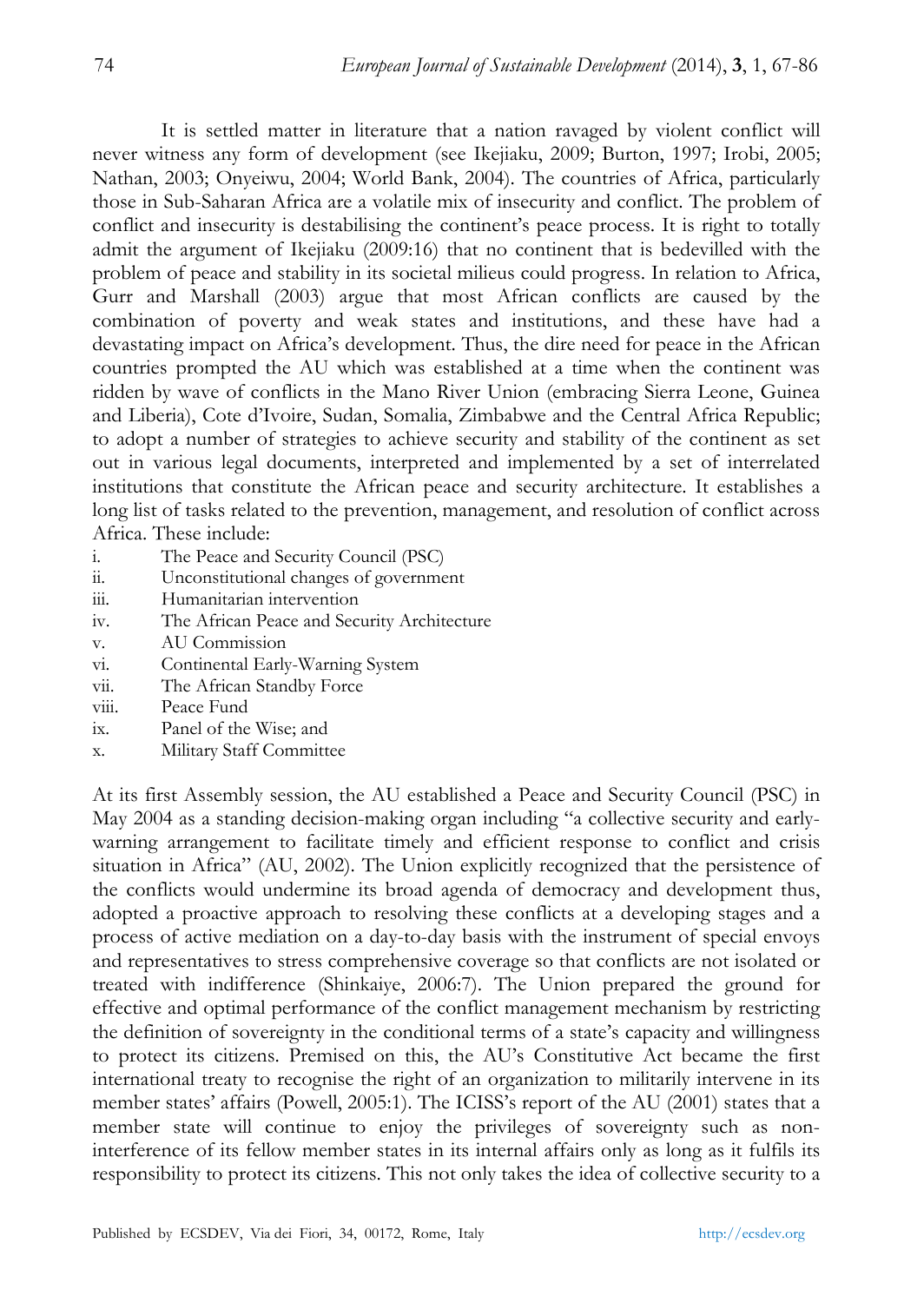new level, but also provides the AU with a powerful foundation on which to anchor its emerging conflict management mechanism (Benedikt, 2011:7).

The PSC of the AU composed of a fifteen-member elected forum, that manages strategic and operational decisions about where, when and how to manage conflict; since the AU's Assembly which is the supreme organ only convenes twice a year making it unsuited to oversee day-to-day conflict management (Williams, 2011:3). The PSC's objectives are promoting peace, security, and stability; anticipating and preventing conflicts; promoting and implementing peace-building activities; coordinating and harmonizing efforts to prevent and combat international terrorism; developing a common AU defence policy; and encouraging democratic practices, good governance, and the rule of law, as well as protecting human rights and fundamental freedoms. To achieve this daunting list of objectives, the PSC was given eighteen "powers," ranging from assisting in the provision of humanitarian assistance to military intervention (see Article 7 of the PSC protocol).

Most of the conflicts in Africa are more often than not connected with the issue of whom –or which tribe, religious denomination/sect- emerged as head of government. In view of this, the AU in the late 1990s adopts the strategy of illegitimacy of unconstitutional changes of government as an approach of conflict management. This evolved as a major break-through from the tradition of OAU which for the first thirty years of existence was not concerned on how African regimes assumed power (Williams, 2011:4). In view of this, the AU Assembly adopted a broad definition of "unconstitutional changes of government" to include the overthrow of a democratically elected government by its military, mercenaries, or armed rebels as well as the refusal of an incumbent government to relinquish power after losing a free and fair election and the use of illegal means to maintain power (AU-PSC, 2010).

These events helped to create a new African norm delegitimizing military coups as a means of assuming power. Since 2003, the AU has consistently condemned every successful coup on the continent, namely those in the Central African Republic (2003), Guinea-Bissau (2003), São Tomé and Príncipe (2003), Togo (2005), Mauritania (2005 and 2008), Guinea (2008), Madagascar (2009), and Niger (2010). It is also now commonplace for the AU to make public statements in favour of democratic governance, and against "authoritarian" governance structures. A case in point was the briefing of the ministerial meeting of the Peace and Security Council that "the persistence of crises and conflicts in different parts of Africa is partly due to lack of decisive improvements in political and economic governance on the continent, conditions that inevitably generate frustration and discontent in the population; culminating in revolts and revolutions in some situations" (AU-PSC, 2011).

The African Standby Force is another instrument put in place by the AU to respond to armed conflict. In May 2003, the AU developed a framework for the ASF based on five regional brigades, each with approximately 4,300 troops and some 500 light vehicles (Williams, 2011:10). The ASF functions on three interconnected levels: the continental level (the AU Commission's planning element), the sub-regional level (the five brigades), and the state level (the contributing countries). With sub-regional organizations playing a crucial intermediary role, harmonizing overlapping memberships and sub-regional decision-making structures presents a particular challenge (Cilliers, 2008:17).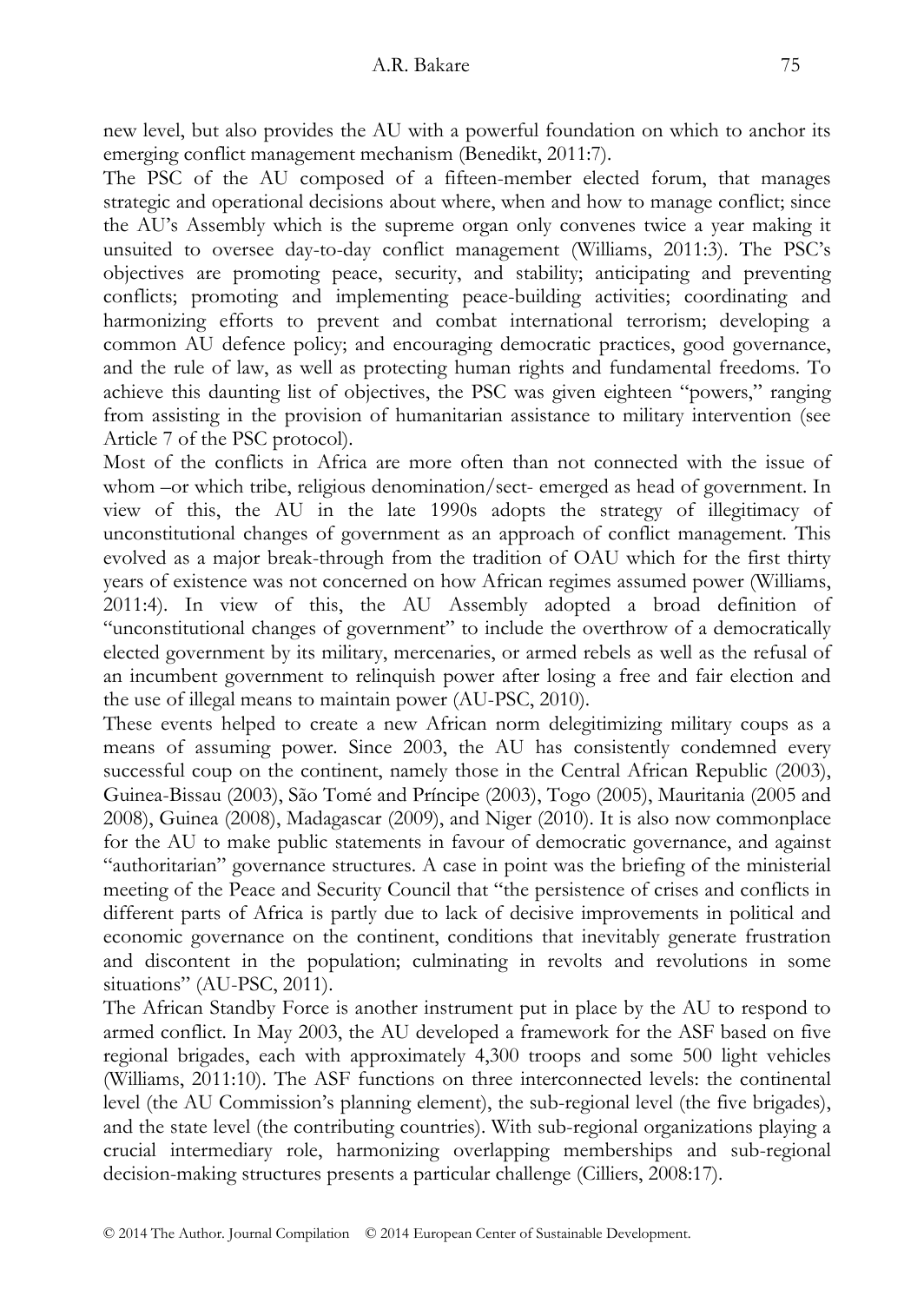On the Humanitarian Intervention approach to conflict management in the continent, Article 4(h) grant the AU Assembly (on recommendation by the PSC) the right to intervene in a member state "in respect of grave circumstances, namely: war crimes, genocide and crimes against humanity." This implies that the AU Assembly could authorize military force for humanitarian protection purposes without the host government's consent or prior to a UN Security Council (UNSC) resolution. This is hinged on the concept of Responsibility to Protect.

The African Peace and Security Architecture (APSA) is designed to combine a complex set of interrelated institutions and mechanisms that can function at the continental, regional, and national level to prevent and manage conflict. At the continental level, a variety of institutions coordinated by the AU's Peace and Security Council comprise the APSA. While at the National level, there are AU member states, which house the majority of capabilities relevant to conflict management. Regionally, the APSA relies on the continent's eight regional economic communities (RECs)- ECOWAS, EAC, SADC, IGAD, ECCAS, AMU, COMESA, CEN-SAD, NARC and EASF- as well as two mechanisms for coordinating the African Standby Force: the East Africa Standby Force coordination mechanism and the North African Regional Capability (Williams, 2011:6).

The AU Commission intends to facilitate, coordinate, and monitor the union's progress toward its overarching vision of peace and security. It has two strategic objectives: reducing conflicts and achieving security and stability as a prerequisite for development and integration (AU Commission, 2009:22). It is tasked with planning, launching, sustaining, and drawing down all AU operations—as well as with developing the ASF at the continental level and assisting in the formation of the regional brigades. In its strategic plan for 2009–2012, the AU Commission allocated \$144 million for peace and security issues out of its expected overall expenditure of \$784 million-the biggest slice, \$430 million, went to development, regional integration, and cooperation- excluding cost estimates for peacekeeping operations (AU Commission, 2009:7). The commission's core personnel totals less than seven hundred but this number increases to 1,465 if extrabudgetary resources are included that exceed the ceiling placed on hiring through the regular budget under the 2003 AU guidelines agreed to during a high level meeting in Maputo (UN, 2010) and is currently headed by Nkosazana Dlamini-Zuma of South Africa.

#### **4. AU: Good Governance and Development Promotion in Africa**

The first challenges that faced the continent after independence was the issue of adopting the most appropriate governance method that best suit the socio-cultural diversity of the member states. The problems of the continent today are traceable to the failure of the inappropriate governance institutions and practices that were bequeathed to a majority of African states at independence which were, for the most part, ill-adapted to the African realities and the continent's development challenges (Shinkaiye, 2006:2-3). Therefore, one of the major challenges that have faced African states since the advent of political independence has been that of establishing and sustaining appropriate governance institutions and practices that would engender democratic practices and promote sustainable development on the continent. In consequence, African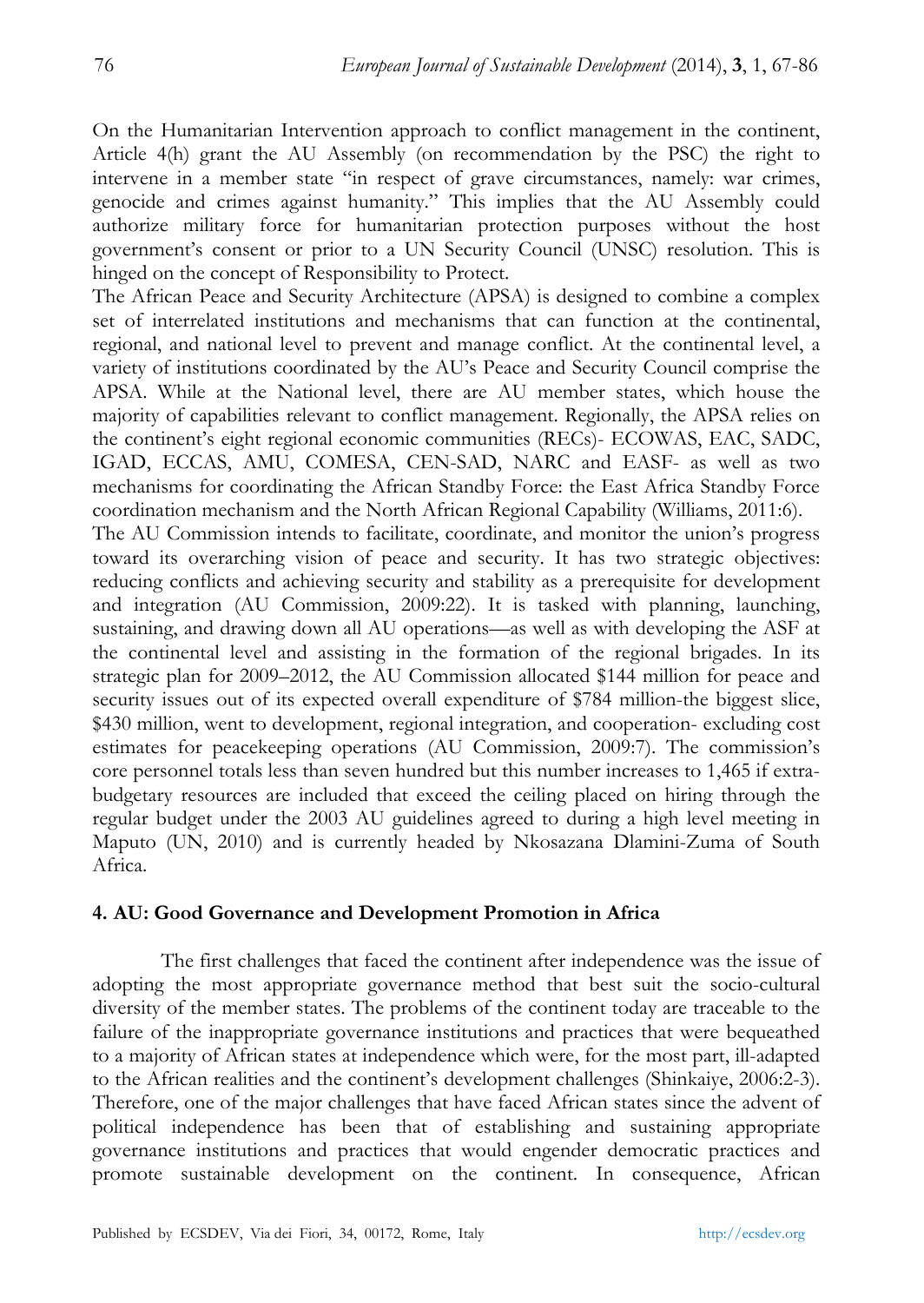governments, both individually and collectively, have over the years, evolved various strategies and responses to the ever-present challenge of governance.

In recognition of this, the AU has been concerned about various facets of the continent's governance challenges and has successfully been promoting good governance in the continent. It has successfully changed the governance orientation from the respect for absolute sovereignty, a state system veered often towards dictatorship which was aligned with the principle of inviolability of borders inherited from colonial rulers to a restricted sovereignty that allow for the consolidation of democratic governance through the introduction of the principle of Responsibility to Protect. This promote democratic values such as the separation of power, free and fair elections, freedom of expression, independent bureaucracies and other concomitant checks and balances in Africa.

The Continent is enjoying an economic growth surge that is widespread across countries and sectors. More than half of the countries in Africa have enhanced overall governance quality, with a majority of countries improving in areas of economic and human development (Mo Ibrahim Foundation, 2012). This is chiefly attributed to the following mechanisms adopted by the AU:

- i. Internal AU Governance Agenda<br>ii The Pan African Parliament (PAP)
- The Pan African Parliament (PAP) and ECOSOCC
- iii. The African Court of Justice and Human Rights (ACJHR)
- iv. Health Care Policy
- v. NEPAD and APRM

The AU provides for the creation of institutional structures to support the process of developmental transformation. The mission and vision of the AU recognizes the fact that distrust for constituted authority, corruption and impunity, coupled with human rights abuses have kept Africa in a situation of conflicts, thereby undermining all initiatives towards sustainable development. The vision of the AU's internal governance agenda is to build an integrated, prosperous and peaceful Africa, driven by its own citizens and that is capable of standing as a dynamic force in the global arena (Shinkaiye, 2006:9). To translate this vision into concrete action a number of missions have been assigned to the African Union that include amongst others: ensuring overall coherence of the programmes aimed at speeding up the integration process; assuming a dynamic information and advocacy role for Africa vis-à-vis the world; and to play a leadership role for the promotion of peace, human security and good governance in the continent. The African Union has prioritised the realization of human and peoples' social, economic, civil, cultural and political rights. This includes human and peoples' rights to peace, security, development and the right to participate in processes affecting their lives, through democratic channels and smooth elections.

Although the Pan African Parliament, located in South Africa, is still only an essentially advisory body, it is expected to eventually take on a legislative role, with the prospects of playing an oversight role in the actions and activities of African executives. This, it is imagined, will promote checks and balances, and accountability that were glaringly lacking in the OAU dispensation. Moreover, alongside the ECOSOCC, the PAP is intended as the African peoples' window into the African Union, with a mandate to fully participate and contribute to the development and integration of the continent. The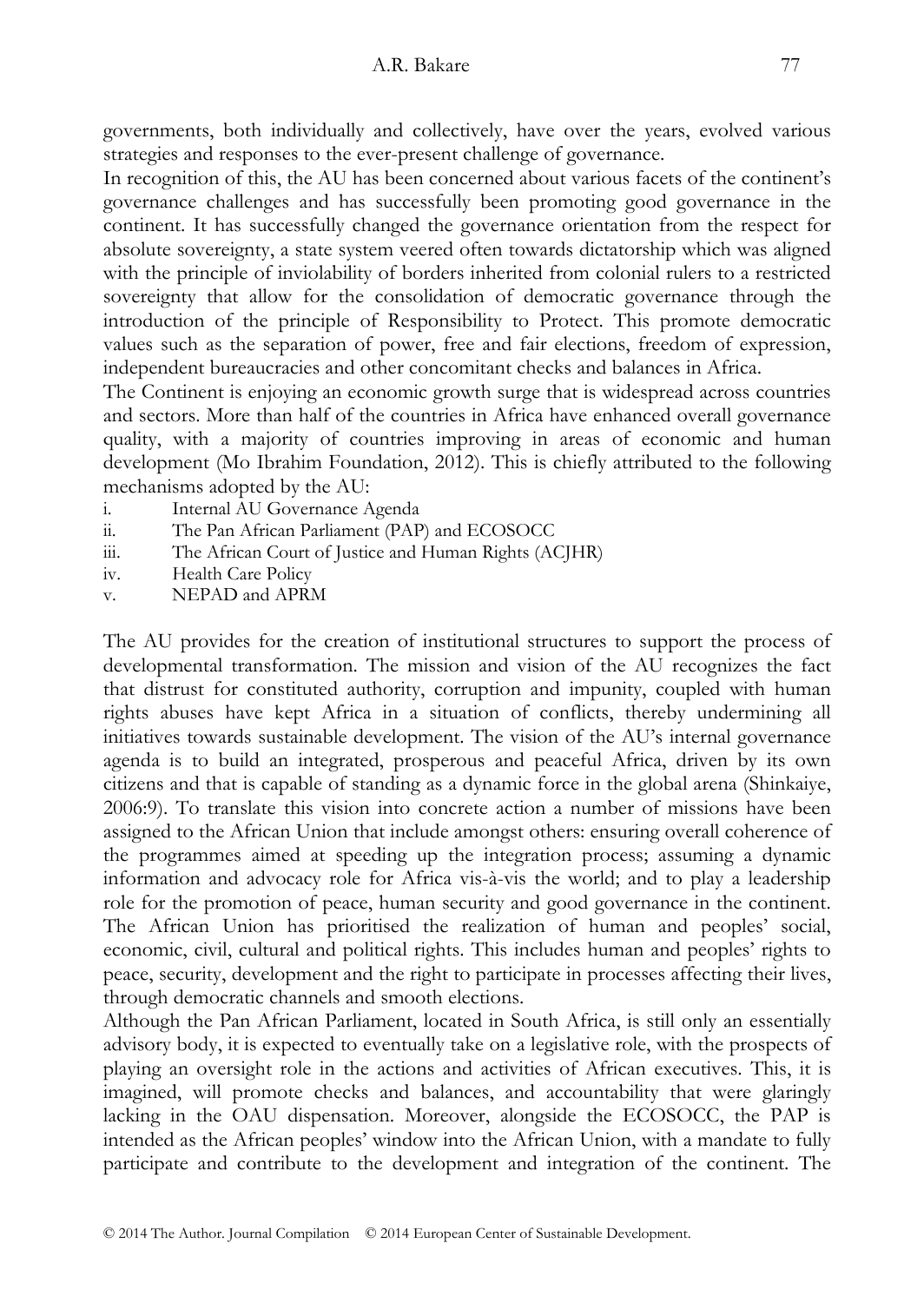mainstreaming of African peoples into AU affairs will give them the opportunity, not only to contribute in the policymaking processes of the organization, but also to scrutinize the actions of their leaders. In other words, both PAP and ECOSOCC have a huge potential to bring about accountability in the continent.

The envisaged African Court of Justice and Human Rights is expected to play a role in checking against the impunity that has been characteristic of African politics. In the Court, African political elite would have an endogenous institution that will compel them to answer for their acts of omission or commission as opposed to the current practice where former African leaders are whisked away to European inspired courts to answer for their acts. To avoid this scenario, efforts are ongoing for the AFCJHR to adopt a legislation allowing it to try cases of crimes against humanity, war crimes and genocide (Menya, 2013). The ACJHR Protocol was adopted at an AU Summit in Sharm El-Sheikh, Egypt, on 1 July 2008 (Schulman, nd: 12). Only five states, namely Libya, Mali, Burkina Faso, Congo and Benin, have ratified the ACJHR Protocol (see http://www.africancourt.org/en/images/documents/Court/Statute%20ACJHR/Statuts %20of%20the%20Ratification%20Process%20of%20the%20Protocol%20Establishing %20the%20African%20Court.pdf). No other states have ratified the Protocol since. Nevertheless, the development of the ACJHR is worth contemplating for its potential future impact in the human rights arena on the African continent. The establishment of the ACJHR is evidence of a broader process involving the intensified judicial

enforcement of international law at a global level which (Viljoen and Baimu, 2004: 243). On health issue, a healthy continent is a wealthy continent. In essence, no development can take place in Africa if the health challenges are not tackled. African Union leadership has consistently considered AIDS, tuberculosis (TB) and malaria and other infectious diseases as an emergency on the continent and made several commitments to address the challenge in 2001 (Abuja Declaration), 2006 (Abuja Call) and 2010 (Kampala Declaration). In light of these trends and exigencies, in January 2012, the African Union (AU) Assembly Decision No: Assembly/AU/Dec.413 (XVIII), requested the African Union Commission (AUC) "to work out a roadmap of shared responsibility to draw on African efforts for a viable health funding with support of traditional and emerging partners to address AIDS dependency response", which was subsequently done in the same year (AU, 2012).

As a result of strong continental and national leadership, significant progress has been recorded in Africa on AIDS, TB and malaria. In 22 African countries the number of annual new HIV infections declined by more than 25% between 2001 and 2009. In 2010, more than 5 million people in Africa were receiving antiretroviral treatment – up from only 50,000 people in 2002. Despite such progress, Africa remains the most heavily affected region in the world. The Continent is home to two out of three people living with HIV but only 10% of the world's population. Today, only half of Africans living with HIV who are eligible for HIV treatment are able to access it. The region also accounts for 26% of all TB cases and 82% of TB cases among people living with HIV. In 2010, 15 countries (33%) in the Region reached the target of 70% case detection rate and 20 countries (43%) achieved the treatment success rate target of 85%. The proportion of TB patients screened for HIV rose from 56% in 2009 to 59% in 2010. Of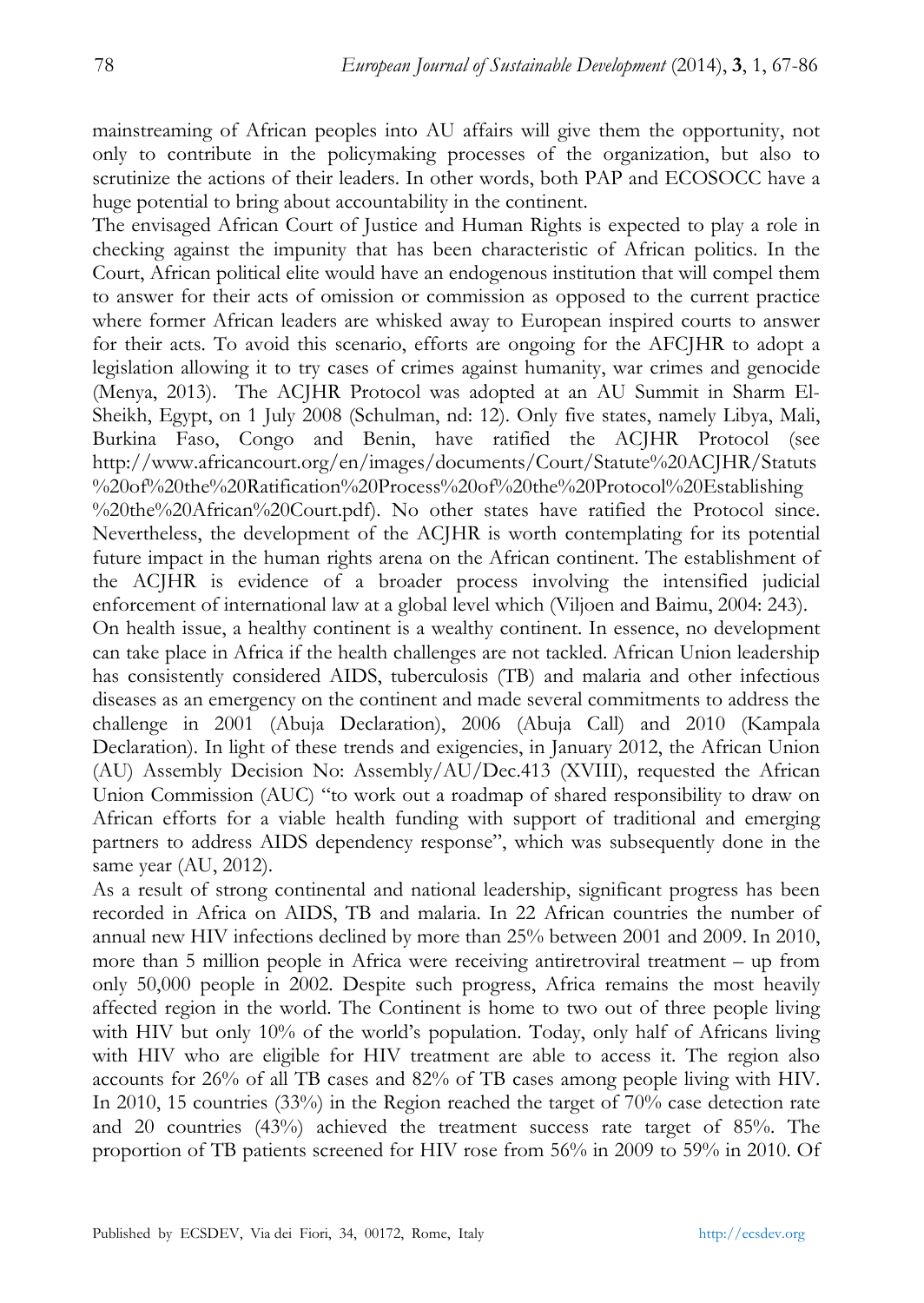those co-infected, 76% were able to access Co-trimoxazole preventive treatment and 42% were on ART (AU, 2012).

The 2011 WHO World Malaria Report indicates that the African Region accounts for 81% of the malaria cases that occurred worldwide. Over 90% of the deaths due to the disease occur in the Region and 86% of these deaths are among children below five years of age. Pregnant women, people living with HIV and AIDS and victims of disasters are also particularly vulnerable to malaria. By the end of 2010, 12 countries in the region (Algeria, Cape Verde, Botswana, Madagascar, Namibia, So Tome and Principe, South Africa, Swaziland, Eritrea, Rwanda, Zambia and Zanzibar in the United Republic of Tanzania) had recorded over 50% reduction in the malaria burden by the 2010 Abuja Call and MDGs Milestone. A regional SADC malaria initiative which involves four "frontline" countries (Angola, Mozambique, Zambia and Zimbabwe) and four low transmission countries (Botswana, Namibia, South Africa and Swaziland) was established to promote sustained control and capacity strengthening for transition to pre-elimination (AU, 2012).

# **5. AU and the Challenges of African Development**

It has been 19 years since French President Francois Mitterrand vigorously called for Africans "to resolve their conflicts themselves and organise their own security" (The Washington Post, Nov. 10, 1994); yet it took another French President Francois Hollande's intervention before northern Mali could be recaptured from the Tuareg rebel fighters. This gave credence to the criticism of AU's conflict management capabilities that "no existing [African] regional organisation has the necessary capacity or experience" to commit meaningfully to conflict prevention and resolution through military means without outside assistance (Dorn, 1998: 2; Juma and Mengistu, 2002; Benedikt, 2011:8). It is also observed that the continent's regional and sub-regional organisations suffer from enormous resource and capacity constraints in the areas of training, interoperability, sustained readiness, transportation and logistics as well as funding which will continue to thwart effective action for the foreseeable future (Benedikt, 2011:4). Corruption is also compounding the AU's inability to restore confidence in its leadership role through financial means. For example, despite the fact that almost half of AU's 2005 budget was spent on peace and security initiatives (US\$62million out of a total US\$158million), member states felt very little direct impact (Aboagye, 2006:175).

It is unfortunate that the PSC which is a core forum of the AU in the effort to prevent and manage conflict; in practice, only devotes relatively little attention to either conflict prevention or structural issues that encourage "bad governance." Instead it has been preoccupied with trying to extinguish crises (usually armed conflicts or coups) after they erupt. Nor has the PSC devoted much attention to the non-military dimensions of security, such as environmental degradation, organized crime, and disease. This limited focus is the result of analytical and operational capacity deficiencies, as well as the regularity of hot crises, which makes it difficult for the PSC to tackle the upstream and structural aspects of conflict mitigation (Williams, 2011:7).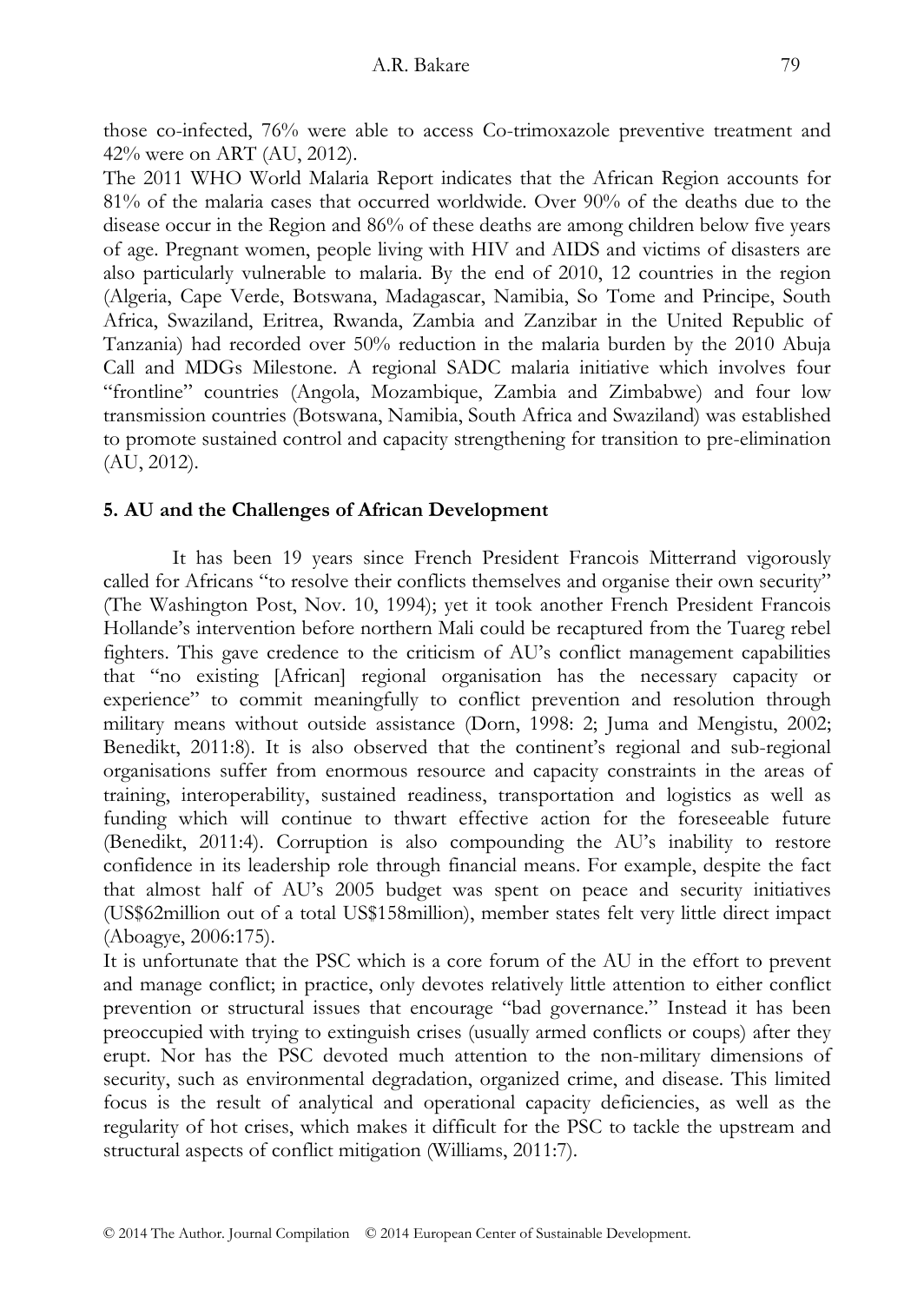Four challenges facing AU in this context can be identified: *First,* AU peace operations depend on the participation of a small handful of main troop-contributing countries which reflects the hugely uneven levels of support for peacekeeping across the continent. several African states—notably Ghana, Nigeria, Rwanda, Senegal, Ethiopia, South Africa, Egypt, and Benin—remain stalwarts of UN peacekeeping even as the AU tries to develop its own capacities (Williams, 2011:15). *Second*, AU operations rely upon external (non-African) assistance. Between mid-2008 and mid- 2012, for example, African Mission in Somalia (AMISOM) have received nearly \$800 million from the UN—in addition to the nearly \$40 million pledged to the UN's AMISOM Trust Fund between 2009 and 2011(UN Advisory Committee, 2012). This dependence undermines a core rhetorical tenet of the AU's approach to conflict management, namely African solutions first. *Third*, the AU has difficulty agreeing on mandates for peace operations, especially when the host state is a member of the PSC or has friends on the council willing to support its position. This proved particularly important in two cases where primary conflict parties exercised significant influence over the terms of the mission mandate: Sudan in the case of AMIS (2004), and Ethiopia in the case of AMISOM (2006–2007). In both instances, negotiations on mandate terms became a delicate and overtly politicized process (Williams, 2011:17). *Fourth*, the AU designs peace operations as interim measures until the peacekeeping baton can pass to the UN. Indeed, this questions the AU's conflict management capability to respond rapidly to crises on the continent.

Another challenge facing the AU in its developmental transformation of the continent is the issue of excessive human right abuse. It should be noted that the AU's aim to achieve greater solidarity among African countries and its peoples by promoting peace, security and stability in Africa and promoting and protecting human and people's rights in accordance with the African Charter and other human rights instruments (Odinkalu, 2002), led to the creation of the 'African Court of Justice and Human Rights' (ACJHR). However, it has been criticised with a variety of derogatory expressions and descriptions such as 'toothless, timid and inept', 'a toothless Doberman', 'a toothless bulldog', and 'whistling in the wind', amongst others (Sceats, 2009:6; Schulman, n.d: 1).

The accusations of incompetence which have been levelled against the African Union (AU) and the newly formed African Court of Justice and Human Rights (ACJHR) is also predicated on the fledgling establishment, especially in light of the fact that it is yet to physically commence operation. A plethora of reasons were proffered for the Court's future failure, ranging from logistical issues to legal and operational difficulties in addition to the troubles surrounding resources and protocols. The most controversial feature and the one which has stirred up the most debate is the question of access to the ACJHR. The main issue here is that individuals and non-governmental organisations (NGOs) can only bring cases in their own right if the state against which they are complaining has signed a special declaration accepting the competence of the Court to hear cases brought via this route (Sceats,2009). The ACJHR Protocol thus preserves the 1998 ACHPR Protocol requirement that member states expressly declare that they accept the competence of the Court to receive cases brought by individuals and accredited NGOs (OAU, 1998). This raises serious questions about the viability of the court.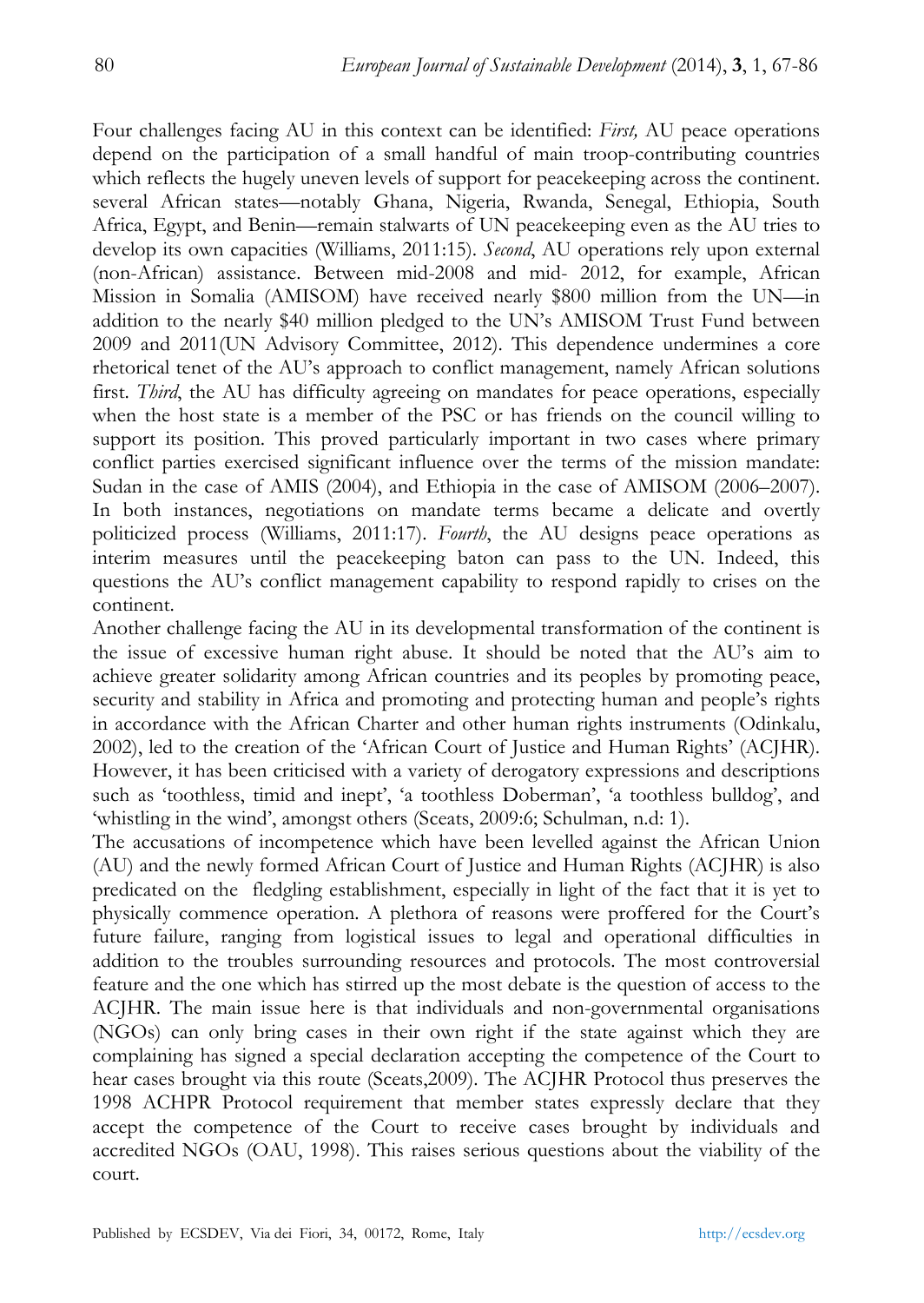Other challenges facing AU in its bid to promote and protect human and people's rights in accordance with the African charter and other human rights instruments which will need to be addressed in this context are tensions, political discord and conflicts which are found throughout the African continent and which further reduce the possibility of a thriving AU and African justice system (Parker and Rukare, 2002). It is abundantly clear that Africans need and deserve well functioning judicial institutions to ensure one of their most basic and fundamental needs as human being which is access to justice. Plessis and Stone (2007) and Sceats (2009) unanimously agree that 'the time has come to accede to the demands of Africans who feel it indispensable that the victims of human rights violations, or their representatives, be afforded recourse to judicial process on demand'. The challenges facing the AU despite its achievement in the health sector is similar to the peace, security and conflict sector which is the overreliance on foreign funding. The AU (2012:7) admitted that AIDS programmes around the world have benefitted from unprecedented global solidarity in terms of resource mobilisation; that, in 27 African countries, 84% of expenditures for antiretroviral treatment originated from international sources. The implication was witnessed in 2011 when the Global Fund to Fight AIDS, TB and Malaria (the Global Fund) took the unprecedented step of cancelling a funding round (Round 11) due to financial constraints arising largely from the failure of donors to meet their financial commitments, reduced projected contributions and decreased investment income. This resulted in 2012 funding gap in which the International funding for malaria peaked at US\$ 2 billion in 2011, well short of the US\$ 5 to 6 billion per year that are required (AU, 2012:7). Another area of headache is the need to take into account some unpredictable situation that can hamper progress made by countries such as sociopolitical conflicts stirring displaced populations, refugees, and destruction of heath facilities.

#### **6. Achievements and Prospects for Africa's Development:**

These challenges notwithstanding, should not deter the AU from harnessing and actualising the prospects inherent in the continent towards its developmental stride. Although Africa is still bedevilled by poverty, with half of its people living on less that \$2 per day, its economic growth over the past decade has been remarkable. Africa's trade with the rest of the world has increased by more than 200 percent, annual inflation has averaged 8 percent, foreign debt has decreased by 25 percent, and foreign direct investment grew by 27 percent in 2011 alone (Sayegh, 2012). The Economist, which in 2000 had pronounced Africa the "hopeless continent" (The Economist, May 13, 2000) acknowledged in 2011 that:

Over the ten years to 2010, six of the world's ten fastest-growing economies were in sub-Saharan Africa. The IMF forecasts that Africa will grab seven of the top ten places over the next five years.... Over the past decade the simple unweighted average of countries' growth rates was virtually identical in Africa and Asia. Over the next five years Africa is likely to take the lead. In other words, the average African economy will outpace its Asian counterpart.

 The confession and a growing number of success stories across Africa indicate that broader social and economic progress is realistically attainable for most Africans.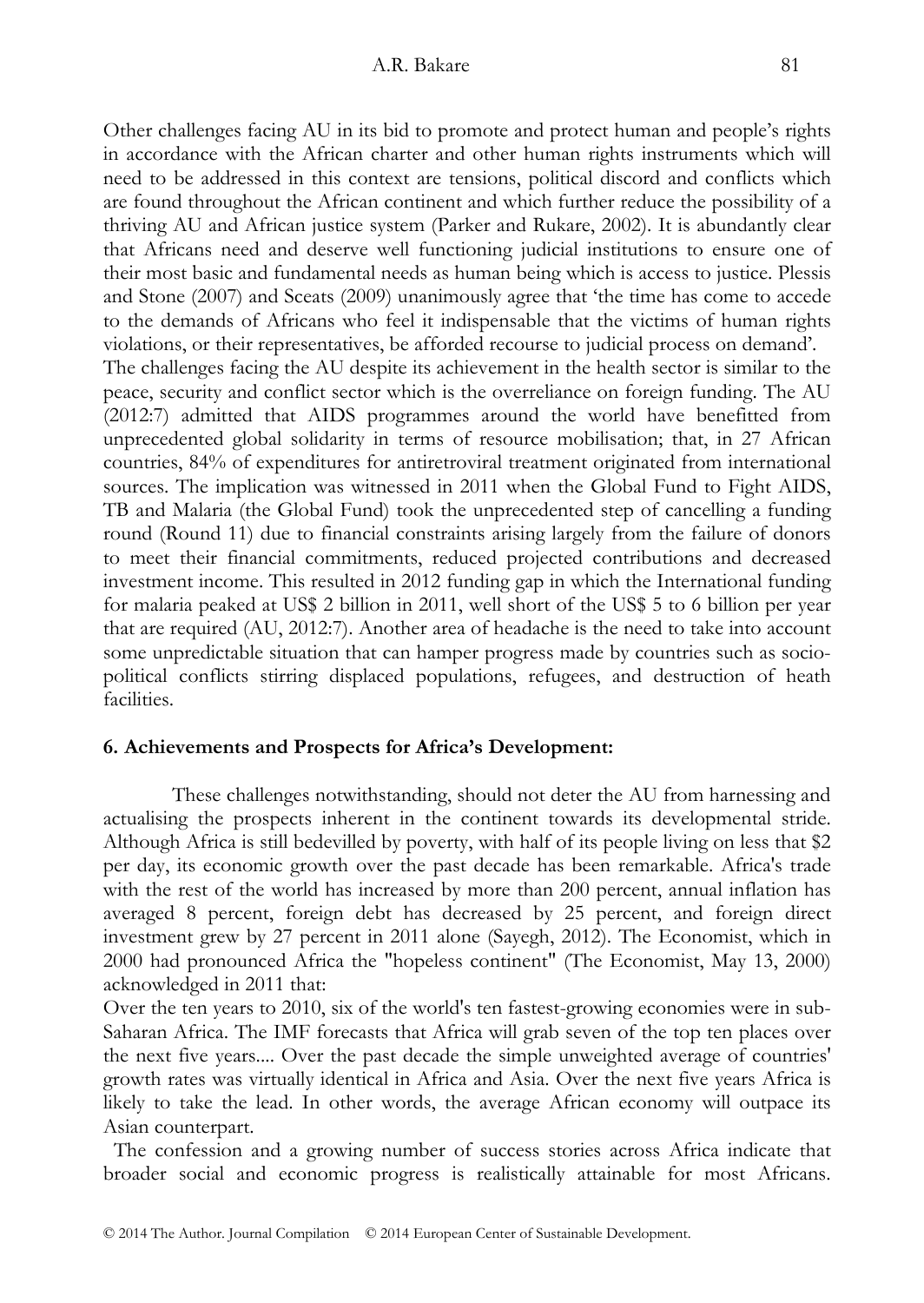Akukwe (2013) posits that the strong economic growth will likely extend beyond 2013 as Africa benefits from natural resources boom, strong internal demand by rapidly growing middle class, increased spending on basic infrastructure, robust foreign direct investments and sizeable Diaspora remittances. However, the need to ensure that the continent's economic growth also creates jobs and helps rescue millions from poverty is of utmost importance for the AU's attention to be predicated on the adoption and implementation of pro-poor policies and correct strategies for economic development.

It is high time the AU take the bull by the horn. The continuous upward growing trend in African economy have vindicated the continent from the argument of the Afropessimists that Africa cannot claim its place in the 21st century and give credence to the Report of the research carried out by the African Development Bank, African Economic Research Consortium, Global Coalition for Africa, United Nations Economic Commission for Africa, and World Bank in 2000 titled "Can Africa Claim the 21st century?" where their central message that: "Yes, Africa can claim the new century" was proven beyond reasonable doubt.

 This economic upward trend and prospects was earlier reported by World Economic Forum (2009) that:

Growing political stability and economic reforms have induced conditions for high growth. Between 2001 and 2008, growth in gross domestic product in Africa averaged 5.9 per cent yearly, the strongest consistent performance since the early 1970s. African exports as a share of world trade grew from 2 per cent in the late 1990s to 3 per cent in 2007, while foreign investment stocks grew from 202 billion USD in 2003 to 393 billion USD in 2007. Driven mainly by Chinese and Indian demand, African commodity revenues grew from 363 billion USD in 2007 to 460 billion USD in 2008.

 Predicated on this, Kato (2009) argued that these developments augur well for future economic growth, even though much of Africa's economic progress has since been thwarted by the impact of the global economic recession that originated in the United States in 2008. The prospect in Africa's developmental hope was also awaken by the position of Mahajan (2009), corroborated by Mills and Jean-Pierre (2011:99) that "as markets in other regions have become saturated, foreign investors have turned to Africa. Africa offers businesses and industries that are still immature. In addition, the continent provides opportunities in terms of diversification and counter-cyclical investments", not to mention its enormous wealth in natural resources. Furthermore, Guest (2004) proffered that Africa offers returns that are among the highest in the world: the return on investment in Africa is higher than in any other region, namely four times that of the G8 countries and twice that of Asia. In view of the foregoing, Investors have begun to see Africa as a vast untapped market, and there is immense potential for firms to make profit by marketing and selling to the so-called bottom of the pyramid. The continent is one of the youngest regions in the world, with more than half of its population under the age of 24. With its fast growing birth rates, the continent is growing younger and larger every day (Mahajan, 2009).

In another context, though, since independence Africa's place in the international division of labour has changed little. The continent largely remains an exporter of nonprocessed raw materials, whose unstable prices have a tendency to depreciate, and an importer of manufactured products and services and even food products. However, with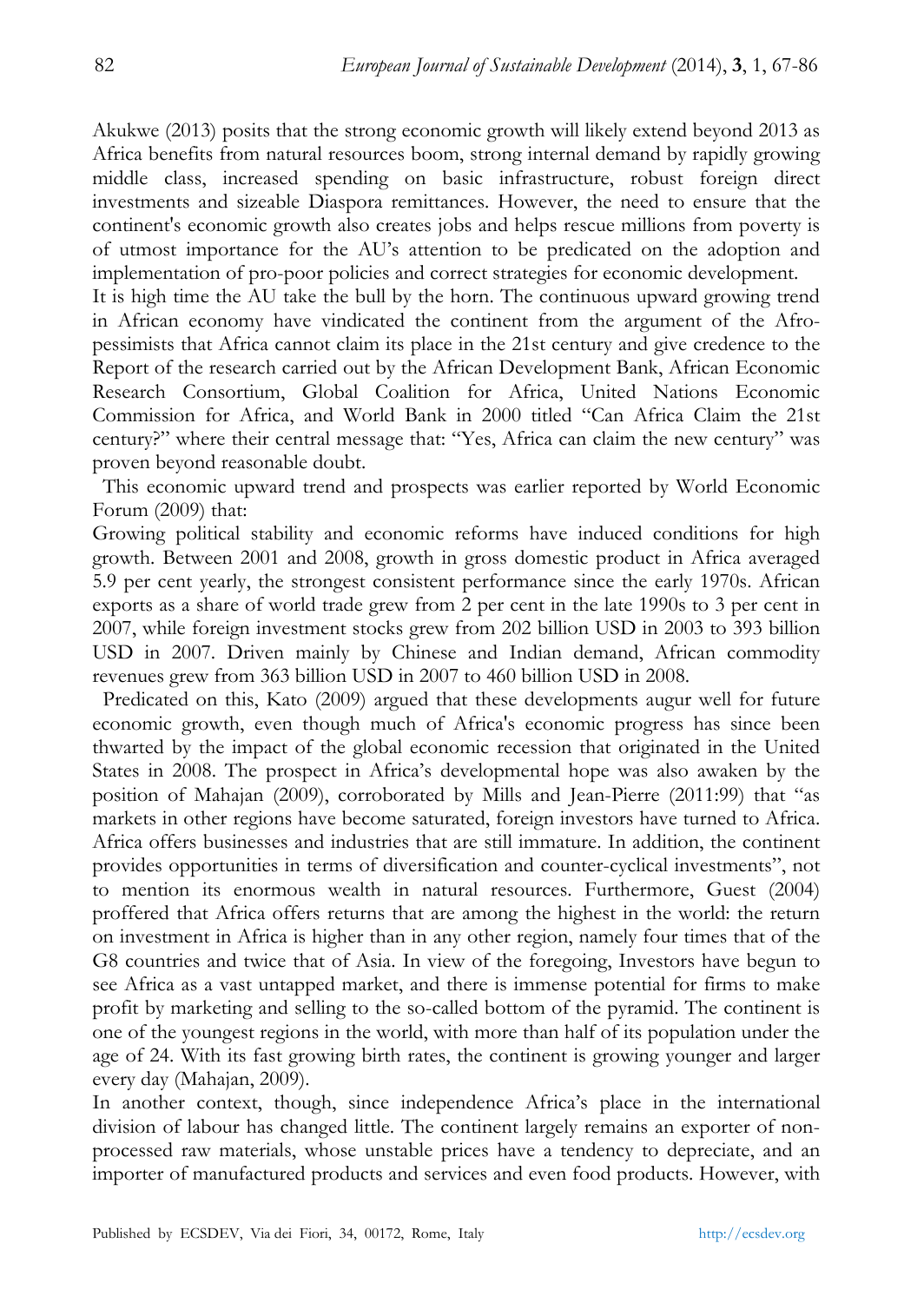#### A.R. Bakare 83

the advent of globalisation and the emergence of new powers, an inversion in the terms of this exchange was apparent at the turn of the 21st century, favouring African growth and an increasing appetite of emerging countries for natural mining and oil resources and even for African arable land. Africa is now coveted by emerging powers and also by industrial powers for its resources (biodiversity, forests, hydrocarbons, mines, arable lands) and for a market that, from 900 million people in 2010, should reach two billion people in 2050 (Hugon, 2010:3). He premised his projection on the fact that the continent of Africa represents 12% of worldwide oil production and 10% of proven worldwide reserves and submitted that the United States (US) imports 60% of African oil (this constitutes more than 90% of African exports to the US), compared with 20% for China (more than 60% of exports to China) and the European Union (EU) each (Hugon, 2010:4).

#### **Conclusion**

 This paper evaluates the activities of AU in the quest for African transformation agenda. It identified the challenges crippling the continent's developmental potentials from been actualised to include: Possible spread of Arab Spring uprisings to Sub-Sahara Africa, diversification and integration into the global economy, income inequalities, hunger and poverty, restricted movement of people, goods and services, troika of African institutions, contingency plan for malaise in the West, systemic corruption, dearth of infrastructural facilities, leadership and followership problems, increasingly complex neoliberal globalization, changes in intercultural relations at the global level, the ICTs revolution, the evolution of gender and intergenerational relations, the evolution of spirituality and of the status and the role of religion in modern societies, the emergence of a multi-polar world and the phenomenon of emerging Asian powers and the issue of competing regionalism among others. It was argued that these challenges are product of the interplay of both external and domestic factors as earlier noted by Mills and Jean-Pierre (2011: 97) and Thomson (2000:7).

Our argument is that the fundamental root cause of African underdevelopment is the failure of various developmental policy paradigms adopted from the western policy options by African leaders and the inability of Africans (as followers) to ask questions and make their leaders responsible for their actions or inactions. This is further compounded by the imposition of unfair trade terms and western economic policies such as SAP- by the international community as condition for granting aid which have over the years contributed to the worsening of our problems than solve such problems. It is our view that Africa is indeed improving economically and politically as Africa of the end of the first decade of the 21st century is incomparable with Africa of the early sixties in term of the developmental improvement. The question of whether the current growth is sustainable remains the daunting task which the African Union must ensure.

It should be noted that we unconditionally subscribe to the fact that the AU is indeed working assiduously through its Constitutive Act and various actions, governance instruments and declarations to realise the mission and vision of creating a strong and unified Africa; but recommend that the Organisation should fashion out means of gaining the political will and commitment of all African leaders and the support of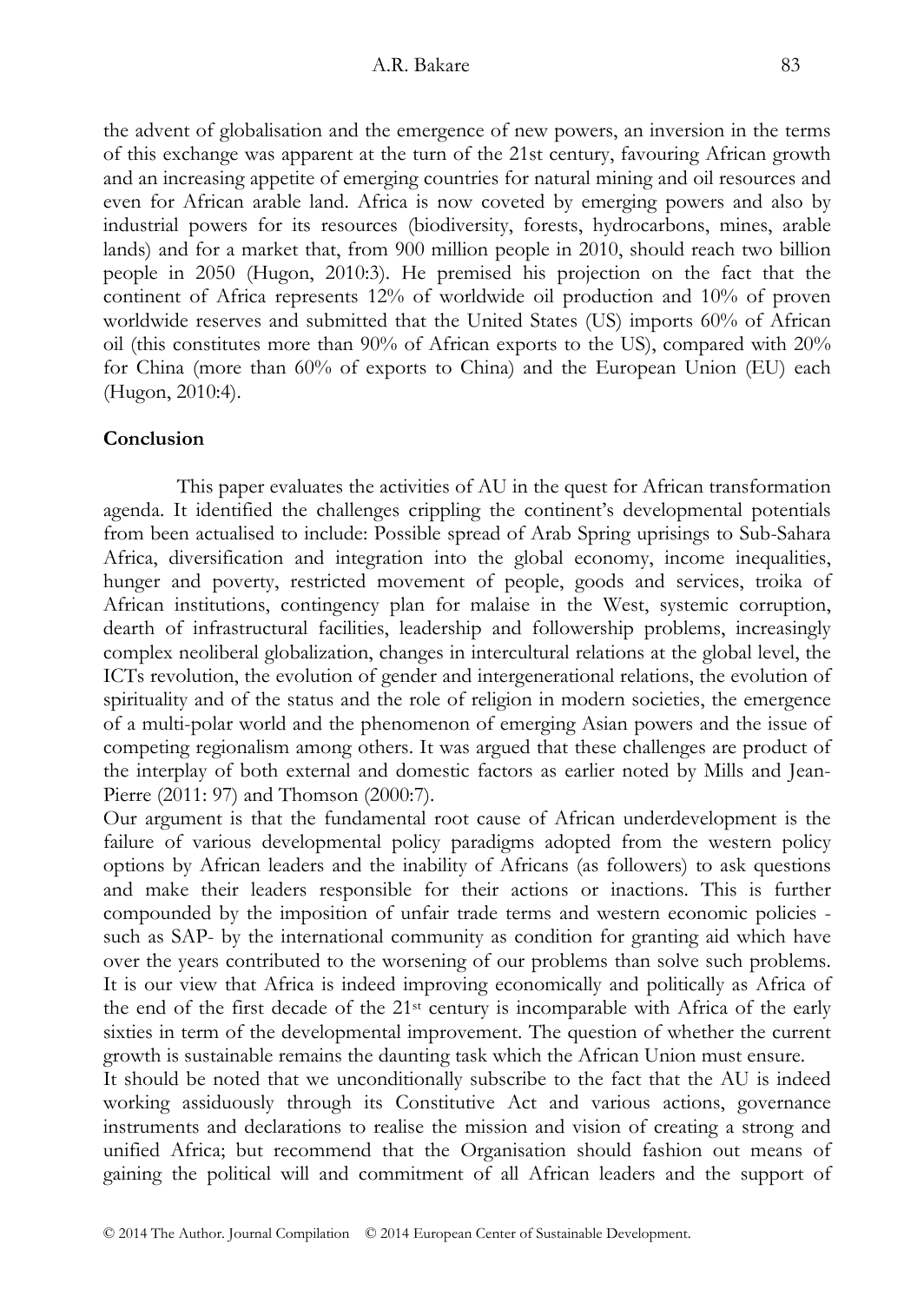African people, together with the partnership of the international community to fulfil its mandate more proficiently. In addition, it is also recommended that the AU should reflect and focus on issues such as the high mobility of African people both within and outside of the continent and its consequences in terms of citizenship rights and its impact on gender relations. The issue of natural resources management, food security, the recurrent problem of African integration with a focus on the issue of the common currency and common borders must be addressed. Attention should also be given to the governance of African cities since a number of prospective studies have identified urbanization as a major trend in the evolution of the continent. And above all, the issue of competing regionalism should be discouraged especially on the polarization of the continent along Anglo-Francophone delineation.

#### **References:**

- Aboagye, F. (2004). *The ECOWAS Security Regime and Its Utility for Africa.* in S. Field ed. *Peace in Africa – Towards a Collaborative Security Regime.* Johannesburg: Institute for Global Dialogue.
- Adedeji, A. (1984). The Economic Evolution of Developing African. In M. Crowder. ed. *The Cambridge History of Africa– Vol. 8.* Cambridge: Cambridge University Press.
- African Union, (2002). *Protocol Relating to the Establishment of the Peace and Security Council of the African Union (2002),* Article 2, paragraph 2.
- Africaw. (2012). *Poverty in Africa: the Stats and Facts*. Available online at http://www.africaw.com/povertyin-africa-the-stats-and-facts. Accessed on April 11, 2013.
- Akukwe, C. (2012). Development Challenges for Africa in 2012. Available on line at http://worldpress.org/Africa/3865.cfm. Accessed on April 11, 2013.
- Akukwe, C. (2013). *Africa: Development Challenges in 2013*. Available on line at http://allafrica.com/stories/201301100920.html. Accessed on April 11, 2013.
- AU Commission, *Strategic Plan 2009*-*2012*, p. 22.
- AU Commission. (2013). *NEPAD Planning and Coordinating Agency*. Available online at http://www.au.int/en/NEPAD. Accessed on April 11, 2013.
- AU. (2001). The Responsibility to Protect. *Report by the International Commission on Intervention and State Sovereignty,* December 2001.
- AU. (2002). *Constitutive Act of the African Union*. Addis Ababa: AU. Available on line at http://www.au.int. Accessed on March 29, 2013.
- AU. (2005). Roadmap for the Operationalization of the African Standby Force. *AU doc. EXP/AU-RECs/ASF/4(I),* Addis Ababa, March 22–23, 2005, section A-1.
- AU. (2012). *Roadmap on Shared Responsibility and Global Solidarity for Aids, TB And Malaria Response In Africa*. Addis Ababa: AU. Available on line at
	- http://www.au.int/en/sites/default/files/shared\_Res\_Roadmap\_Rev\_F[1].pdf . Accessed on April 11, 2013.
- AU-PSC. (2010). Framework for the Enhancement of the Implementation of Measures of the African Union in Situations of Unconstitutional Changes of Government in Africa. *AU document PSC/PR/2(CCXIII). Adopted at the PSC 213th Meeting, Addis Ababa*, January 27, 2010.
- AU-PSC. (2011). Declaration of the Ministerial Meeting of the Peace and Security Council on the State of Peace and Security in Africa. *AU document PSC/MIN/BR.1 (CCLXXV)*, April 26, 2011, paragraph 8.
- Ayittey, G. B.N. (2005). *Africa Unchained: The Blueprint for Africa's Future*. Basingstoke: Palgrave.
- Bach, D. (1999). Regionalism & globalisation in Sub-Saharan Africa– Revisiting a paradigmin. In D. Bach, ed. *Regionalisation in Africa– integration and disintegration.* Oxford: James Currey.
- BBC. (2002). *African Union Replaces Dictators' Club*. 8 July, 2002.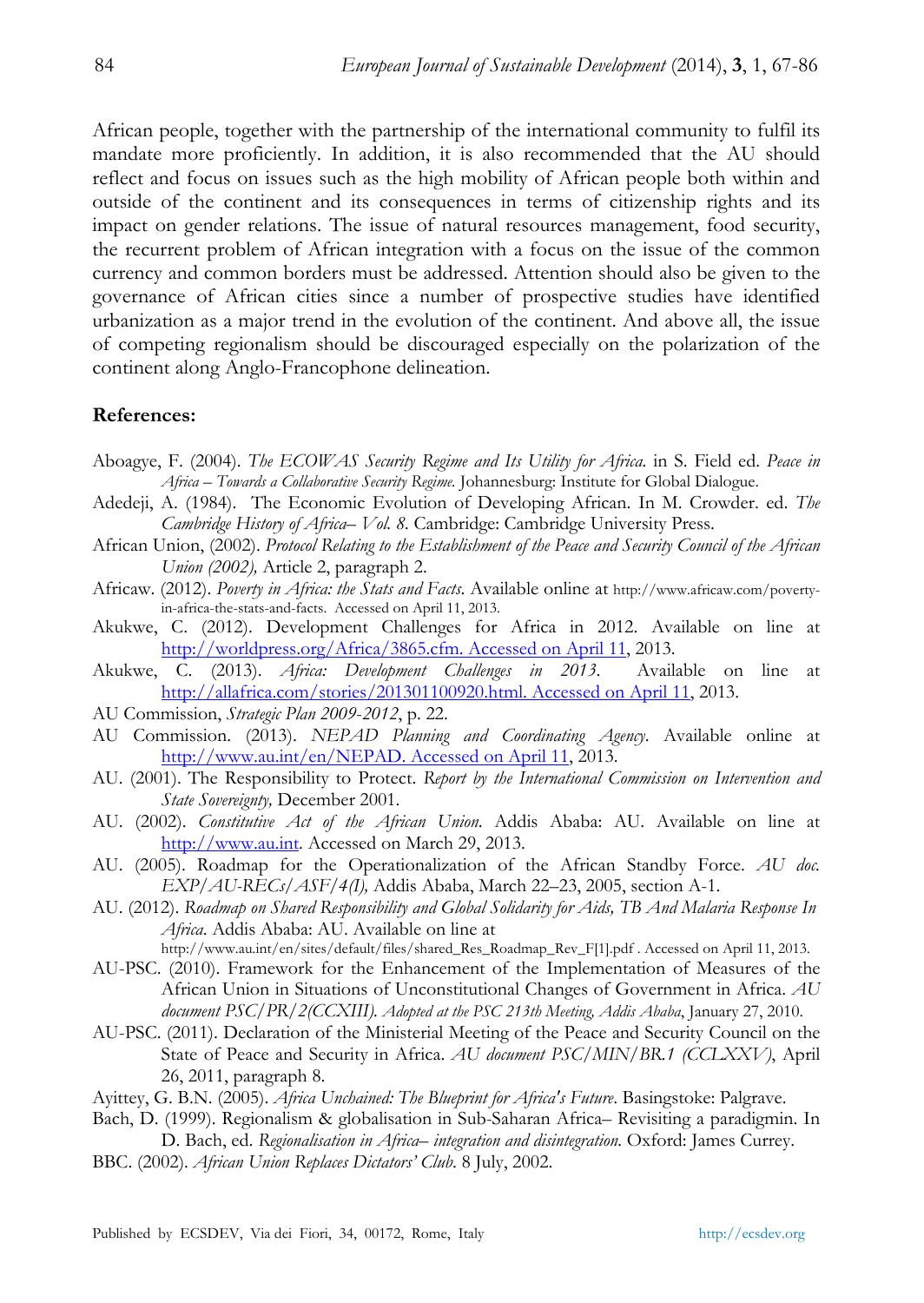- Benedikt, F. F. (2007). Competing Regionalisms in Africa and the Continent's Emerging Security Architecture. *African Studies Quarterly* 9. 3: [online] URL: http://web.africa.ufl.edu/asq/v9/v9i3a2.htm. Accessed on April 10, 2013.
- Benedikt F. F*.* (2011). *In Defense of Regional Peace Operations in Africa*. Available online at http://sites.tufts.edu/jha/files/2011/04/a185.pdf . Accessed on March 27, 2013.
- Burton J. (1997). *Violence Experienced: The Source of Conflict Violence and Crime and Their Prevention*. New York: Manchester University Press.
- Chabal, P. (2002). The Quest for Good Governance and Development in Africa: is NEPAD the Answer? *International Affairs* 78. 3: 447-462.
- Cilliers, J. (2008). The African Standby Force: An Update on Progress. *ISS Paper No. 160*, Institute for Security Studies, March 2008.
- Collier, P. (2007). *The Bottom Billion: Why the Poorest Countries Are Failing and What Can Be Done About It*. Oxford: Oxford University Press.
- Dorn, W. (1998). Regional Peacekeeping is not the Way. *Peacekeeping and International Relations* 27. 2.
- Food and Agriculture Organization. (2010). *The State of Food Insecurity in the World.* Available online at http://www.fao.org/docrep/013/i1683e/i1683e.pdf . Accessed on April 11, 2013.
- Glantz, M. (1991). *Obstacles to African Development*. Colorado: National Centre for Atmospheric Research. Available on line at
	- http://www.sas.upenn.edu/African\_Studies/Articles\_Gen/Obstacles\_Development.html
- Guest, R. (2004). How to Make Africa Smile. *The Economist* 17 January, 2004: 3−13.
- Hugon, P. (2010). Cooperation: New Players in Africa. *International Development Policy/ Revue internationale de politique de développement*. Available Online at http://poldev.revues.org/138. Accessed on 08 April 2013.
- Ikejiaku, B. (2009). The Relationship between Poverty, Conflict and Development. *Journal of Sustainable Development* 2.1:15-28
- Irobi, G. (2005). *Ethnic Conflict Management in Africa: A comparative Case Study of Nigeria and South Africa.* Colorado: Conflict Research Consortium, University of Colorado.
- Juma, M. and Mengistu, A. (2002). *The infrastructure of peace in Africa: Assessing the peacebuilding capacity of African institutions.* New York: International Peace Academy.
- Kato, T. (2009). What the Global Financial Crisis Means for Sub-Saharan Africa. *Speech at the 12th African Union Summit, 3 February, Addis Ababa, Ethiopia*.
- Klingebiel, S. (2005). *How much weight for military capabilities? Africa's new peace and security architecture and the role of external actors*. Bonn: Deutsches Institut für Entwicklungspolitik.
- Luiz, J. (2006). Challenges and Prospects for Economic and Business Development in Africa. in J. Luiz, ed., *Managing Business in Africa*. Oxford: Oxford University Press.
- Mahajan, V. (2009). *Africa Rising*. New Jersey: Wharton School Publishing.
- Mbeki, M. (2009). *Architects of Poverty: Why African Capitalism Needs Changing*. Johannesburg: Picador Africa.
- Menya, W. (2013). *Africa: Leaders Summit to Discuss Regional War crimes Court.* Available online at http:allafrica.com/stories/201301231408.html. Accessed on April 11, 2013.
- Mills, S. and Jean-Pierre, L. (2011). The state of development in Africa: concepts, challenges and opportunities. *Journal of International Relations and Development* 14**,** 97–108.
- Mo Ibrahim Foundation. (2012). *Ibrahim Index of African Governance (IIAG).* Available online at http://www.moibrahimfoundation.org/interact/. Accessed on March 29, 2013.
- Moyo, D. (2009). *Dead Aid: Why Aid is Not Working and How There is Another Way for Africa.* London: Penguin Group.
- Nathan, L. (2003). *Crisis Resolution and Conflict Management in Afr*i*ca*. South Africa: Centre for Conflict Resolution, University of Cape Town.
- Nkrumah, K. (1973). *Revolutionary Path.* London: Panaf Books.